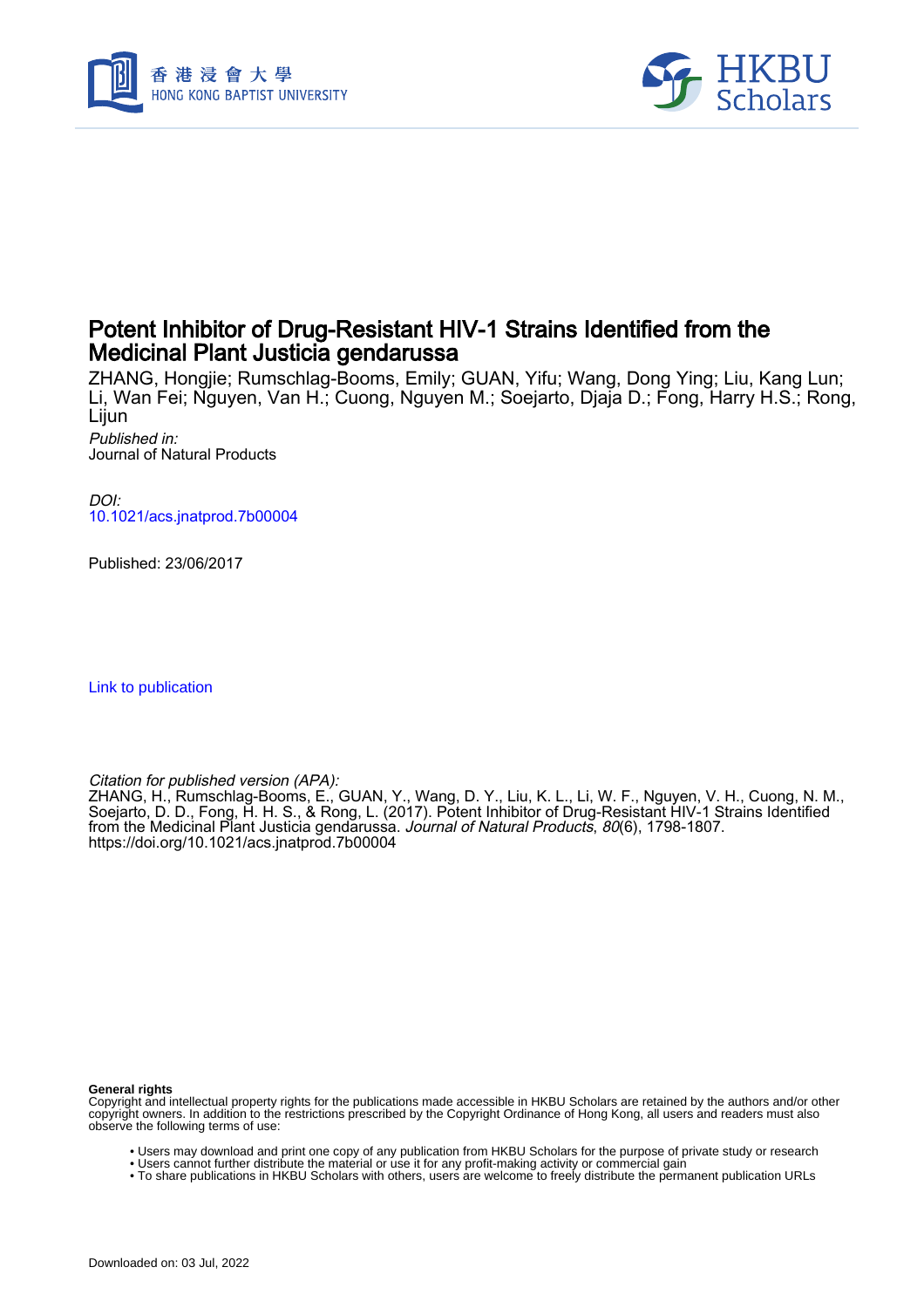### Authors

Hong-Jie Zhang, Emily Rumschlag-Booms, Yi-Fu Guan, Dong-Ying Wang, Kang-Lun Liu, Wan-Fei Li, Van H. Nguyen, Nguyen M. Cuong, Djaja D. Soejarto, Harry H. S. Fong, and Lijun Rong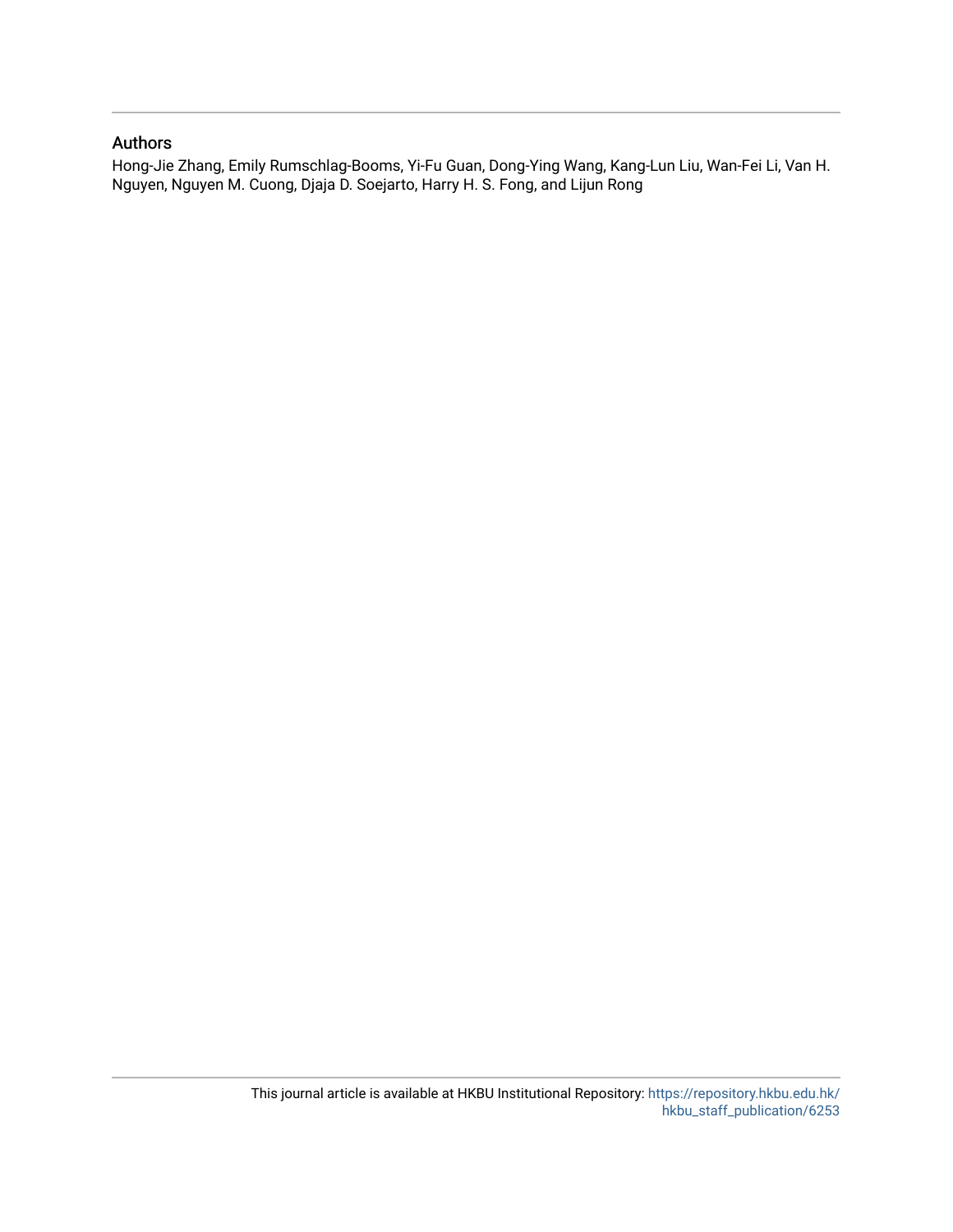# **Potent Inhibitor of Drug-Resistant HIV-1 Strains Identified from the Medicinal Plant** *Justicia gendarussa*

Hong-Jie Zhang,\*<sup>,†,O</sup> Emily Rumschlag-Booms,<sup>‡,⊽,O</sup> Yi-Fu Guan,<sup>†</sup> Dong-Ying Wang,<sup>†</sup> Kang-Lun Liu,<sup>†</sup> Wan-Fei Li,<sup>†</sup> Van H. Nguyen,<sup>§</sup> Nguyen M. Cuong,<sup>⊥</sup> Djaja D. Soejarto, Harry H. S. Fong, Hand Lijun Rong\* ,‡

†School of Chinese Medicine, Hong Kong Baptist University, Kowloon, Hong Kong SAR, People's Republic of China

‡Department of Microbiology and Immunology, College of Medicine, University of Illinois at Chicago,

835 South Wolcott Avenue, Chicago, Illinois 60612, United States

§ Institute of Marine Biochemistry of the Vietnam Academy of Science and Technology (VAST), 18

Hoang Quoc Viet road, Cau Giay, Hanoi, Vietnam

 $\perp$ Cuc Phuong National Park, Nho Quan, Ninh Binh, Vietnam

║Department of Medicinal Chemistry and Pharmacognosy, College of Pharmacy, University of Illinois

at Chicago, 833 South Wood Street, Chicago, Illinois 60612, United States

 $\nabla$ Present address: Northeastern Illinois University, 5500 N St Louis Ave, Chicago, Illinois 60625,

United States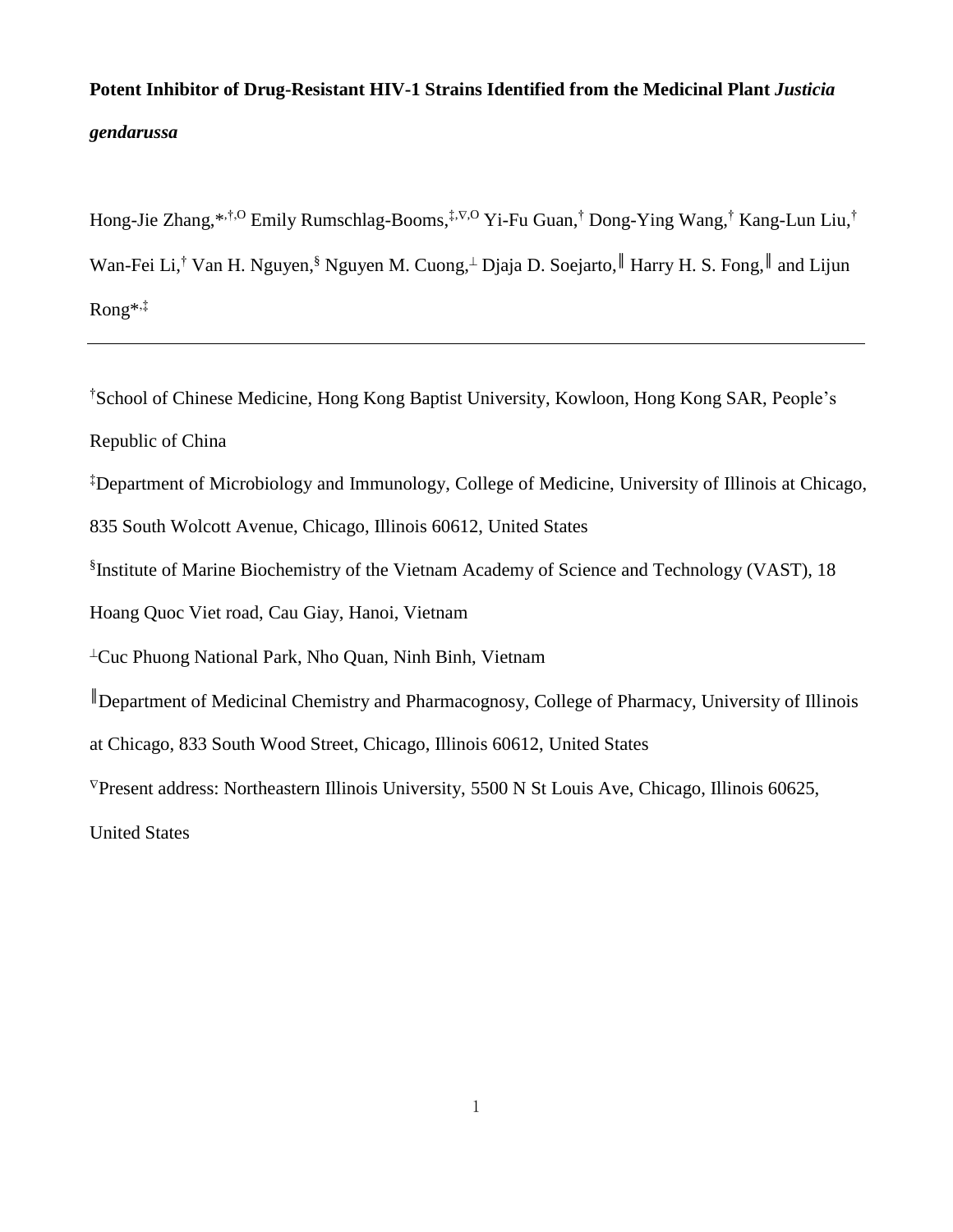**ABSTRACT:** *Justicia gendarussa* (Acanthaceae), a medicinal plant collected in Vietnam, was identified as a potent anti-HIV-1 active lead from the evaluation of over 4,500 plant extracts. Bioassayguided separation of the extracts of the stems and roots of this plant led to the isolation of an anti-HIV arylnaphthalene lignan (ANL) glycoside, patentiflorin A (**1**). Evaluation of the compound against both the M- and T-tropic HIV-1 isolates showed it to possess a significantly higher inhibition effect than the clinically used anti-HIV drug AZT. Patentiflorin A and two congeners were synthesized, de novo, as an efficient strategy for re-supply as well as for further structural modification of the anti-HIV ANL glycosides in the search for drug leads. Subsequently, it was determined that the presence of a quinovopyranosyloxy group in the structure is likely essential to retain the high degree of anti-HIV activity of this type of compounds. Patentiflorin A was further investigated against the HIV-1 gene expression of the R/U5 and U5/gag transcripts, and the data showed that the compound acts as a potential inhibitor of HIV-1 reverse transcription. Importantly, the compound displayed potent inhibitory activity against drug-resistant HIV-1 isolates of both the nucleotide analogue (AZT) and non-nucleotide analogue (nevaripine). Thus, the ANL glycosides have the potential to be developed as novel anti-HIV drugs.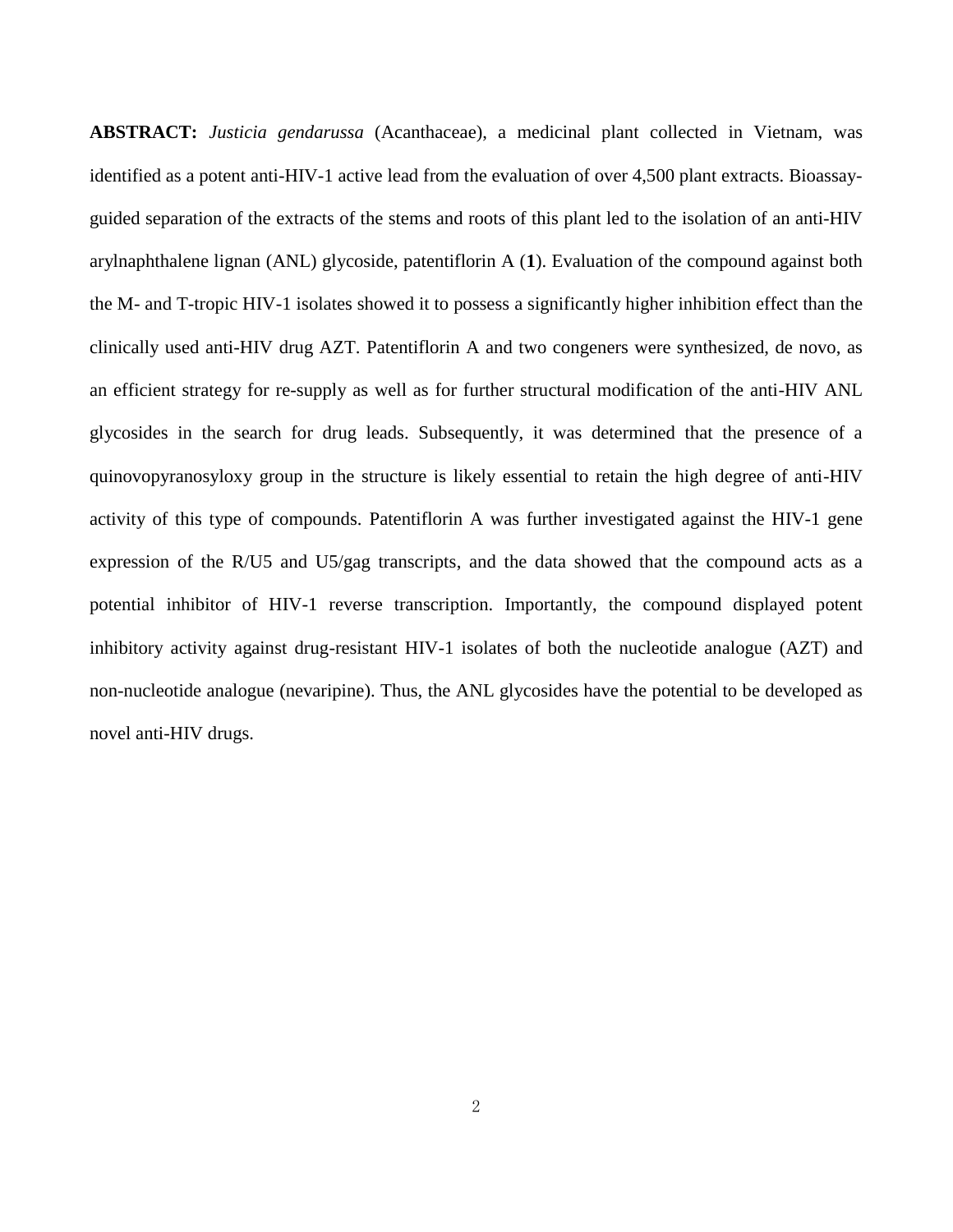AIDS (acquired immunodeficiency syndrome) has become a worldwide epidemic since its first report in 1981 in the United States.<sup>1,2</sup> About 78 million people have been infected with the human immunodeficiency virus (HIV), and nearly half of them have died since. There were roughly 2.1 million people newly infected with HIV in  $2015$ .<sup>3-5</sup> AIDS is presently the leading cause of death in Africa, and reportedly caused the death of 1.1 million people globally in 2015.<sup>6</sup>

The first anti-HIV drug, zidovudine (AZT) was developed and approved in 1987. Today, more than 40 FDA-approved drugs, including a number of combination cocktails, are available on the market for the treatment of HIV infected patients. These drugs are classified as non-nucleoside reverse transcriptase inhibitors (NNRTIs), nucleoside reverse transcriptase inhibitors (NRTIs), protease inhibitors (PIs), entry and/or fusion inhibitors, and integrase inhibitors. <sup>7</sup> Highly Active Antiretroviral Therapy (HAART) combining three or more anti-HIV medications in a daily regimen is the recommended treatment for those infected with HIV. Although these drugs have significantly extended the life span of HIV-positive people, especially those in economically wealthy countries, they are unable to eliminate the virus from the infected patients; have potential side effects; and show diminishing effectiveness on chronic use due to the development of drug-resistance HIV isolates. $8-10$  In addition, AIDS patients in developing countries in Sub-Saharan Africa and other regions of the world with the greatest prevalence of HIV infections, often cannot afford these medications, or simply do not have access to them. Thus, it is imperative to continuously push forward in the discovery and development of novel, more effective, more accessible, and affordable anti-HIV therapeutics.

Natural products, especially the plant natural products, have played the most important role in the history of drug discovery.<sup>11</sup> Many compounds have also been reported from higher plants to exhibit anti-HIV activity in the past two decades. Examples of important higher plant-derived anti-HIV agents or lead compounds include betulinic acid and its derivatives,  $12,13$  calanolide coumarins,  $14,15$  and ingenol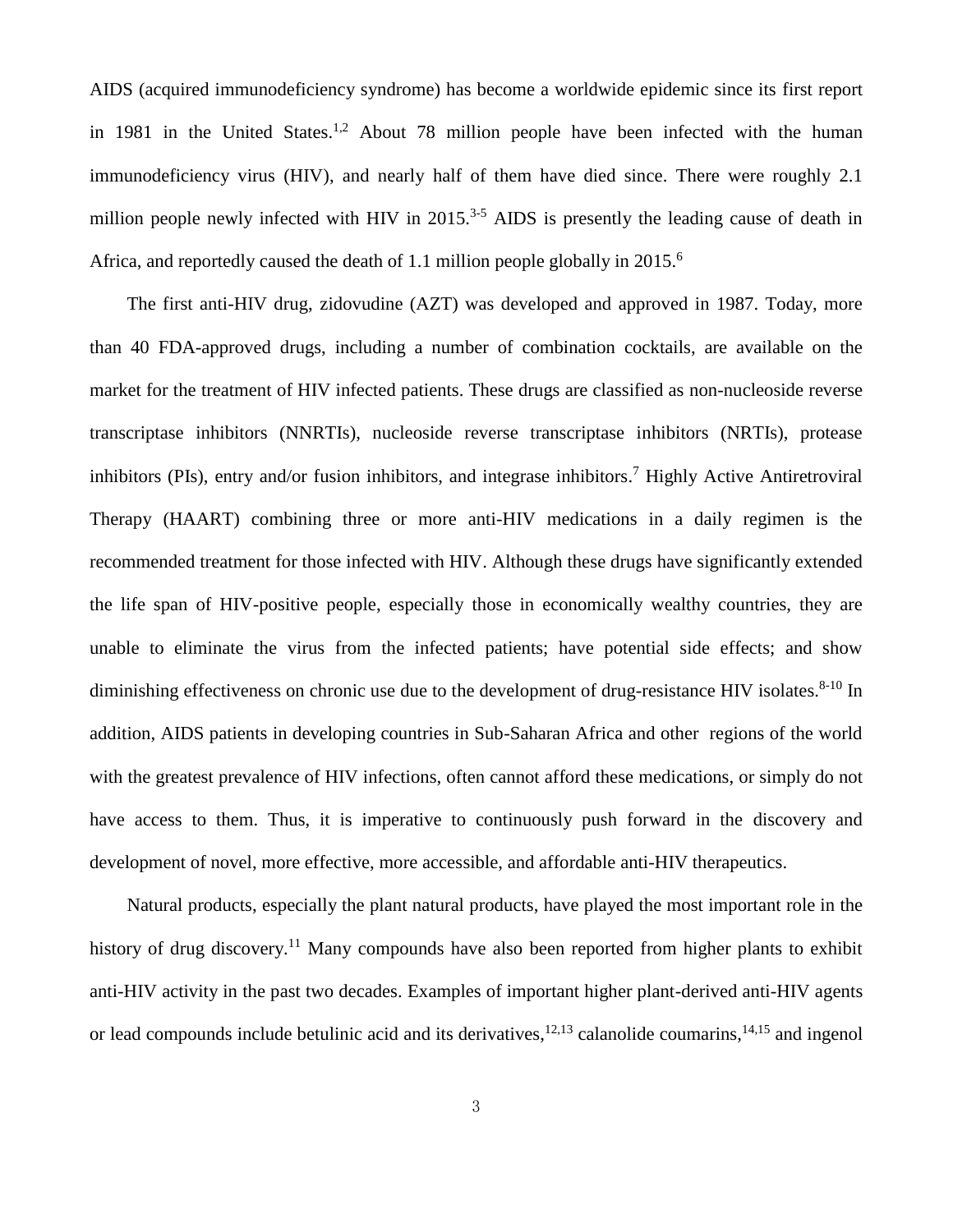diterpenoids.<sup>16-18</sup> Thus, higher plants are clearly an excellent source for discovering new antiviral agents.

The current study reports the identification of an arylnaphthalene lignan glycoside possessing specific and potent anti-HIV-1 activity from the plant, *Justicia gendarussa,* and of its synthesis and that of two congeners. These compounds have the potential to be developed as novel anti-HIV therapeutic agents, capable of being added to the current HAART drugs.

#### **RESULTS AND DISCUSSION**

Through the collaborations among several institutes in Vietnam, Laos, and the United States, a program was established for the search for anti-HIV, antimalarial, anti-TB, and anticancer agents from higher plants.<sup>19</sup> More than 4,500 plant samples were collected in Vietnam and Laos, and subjected to subsequent extract preparation and evaluation for bioactivities against these disease targets. Interestingly, one of the  $CH_2Cl_2$  plant extracts (SV5614) displayed complete inhibition against HIV replication at a concentration of 20  $\mu$ g/mL.<sup>20</sup> This bioactivity was confirmed by the evaluation of the MeOH extract (SVA5614), prepared from a recollected sample of the same plant, with HIV-1 replication inhibition at an IC<sup>50</sup> value of 40 ng/mL. These results indicate that *J. gendarussa* is a promising lead plant in the search for anti-HIV agents.

As noted above, the extracts SV5614 and SVA5614 were prepared with  $CH_2Cl_2$  and MeOH, respectively, from two separate field collected plant materials. SV5614 was prepared from the initial collection of the stems and roots of the plant *J. gendarussa* Brum. f. (synonym: *Gendarussa vulgaris* Nees) (Acanthaceae family), with SVA5614 being derived from a larger recollection of the plant materials.

*J. gendarussa* is a bush of up to 0.3 m in height, and is found in Vietnam, China, Indonesia, Thailand, The Philippines, India, and Burma. The plant leaves and roots have been used as an herbal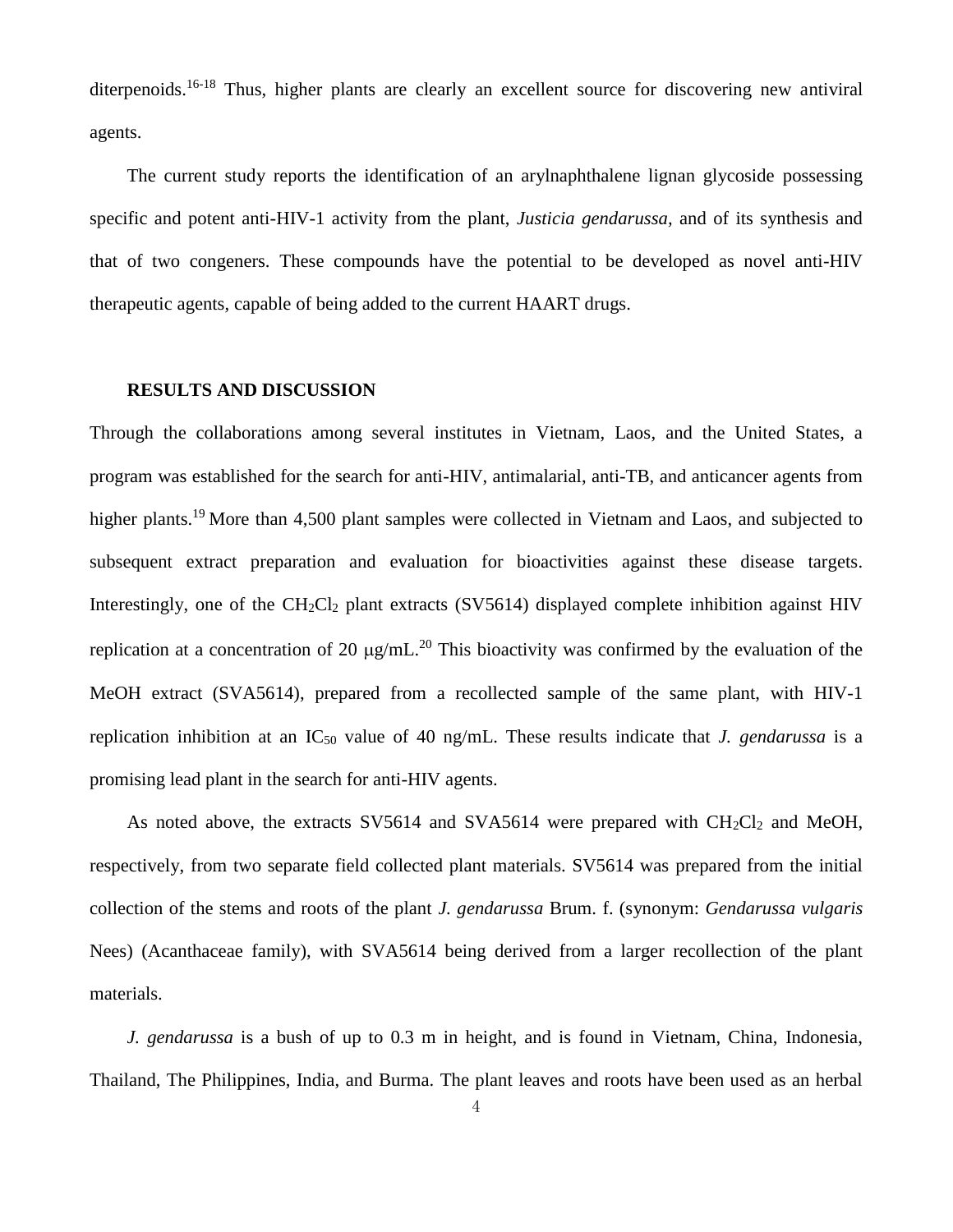medicine for the treatment of fall injury, rheumatism, pain, swelling, bone fracture, as well as thermogenic and diaphoretic agents in these countries.<sup>21,22</sup>

Bioassay-directed separation of SVA5614 led to the isolation of patentiflorin A (**1**) (Figures 1A-1C).<sup>23</sup> The compound showed anti-HIV-1 activity with an IC<sub>50</sub> value of 26.9 nM in the defective HIVbased pseudotyped assay, which is also known as the "One-Stone-Two-Birds" protocol (Figure 1D and Figure S1, Supporting Information).<sup>20</sup>



**1**

**Concentration (nM)**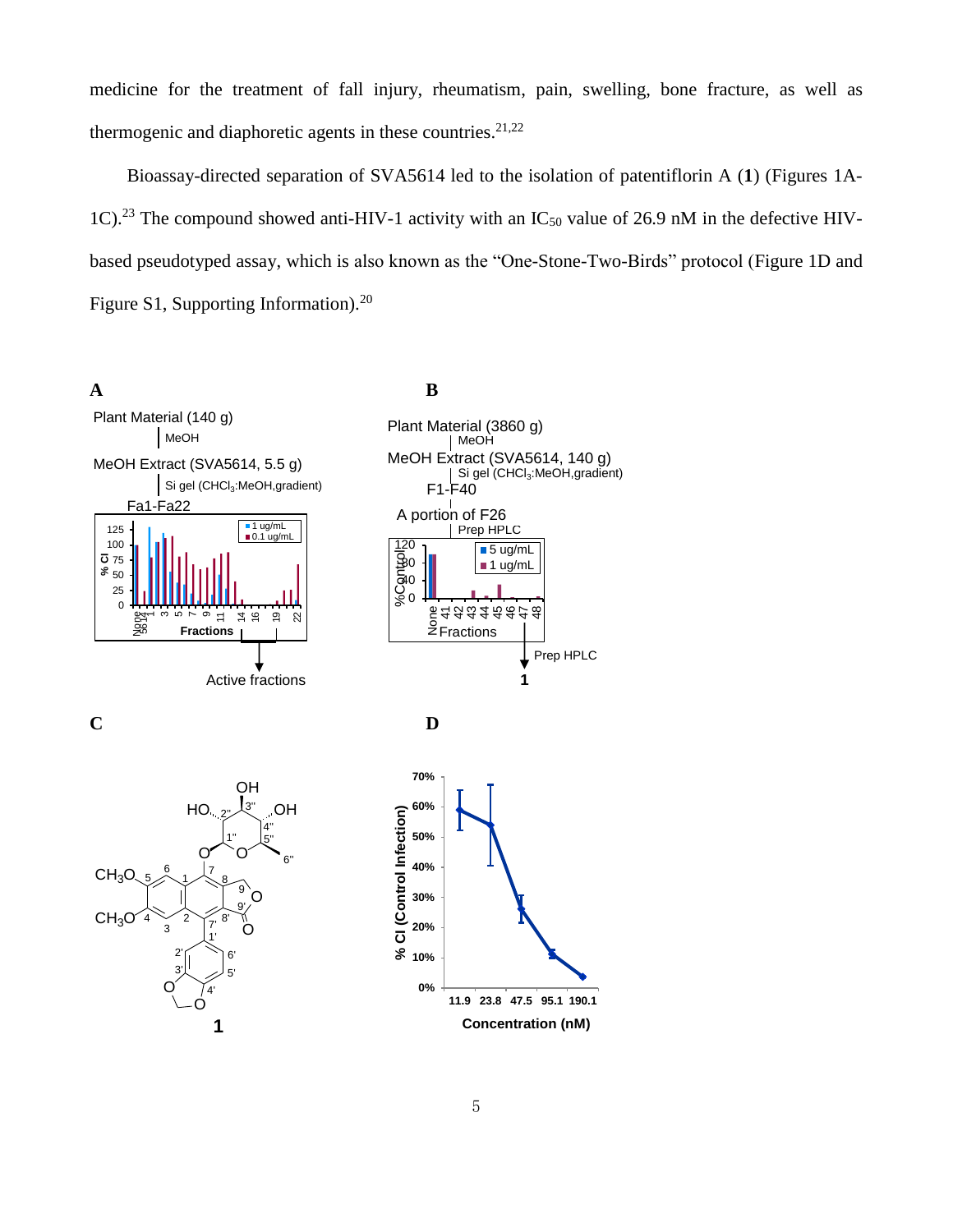Figure 1. Confirmation, separation, and chemical structures of the anti-HIV compound. (A) Confirmation of anti-HIV activity of the plant: A small portion (5.52 g) of SVA5614 was rapidly fractionated into 22 fractions (Fa1-Fa22) by a silica gel column in one hour. Fa14-F18 obtained from the eluents of CHCl3/MeOH 85:15 to 8:2 showed almost complete inhibition of HIV replication at the concentrations of 1.0 and 0.1  $\mu$ g/mL. (B) Isolation of the anti-HIV compound: Scale-up separation of SVA5614 by silica gel chromatography yielded 40 fractions (F1-F40). Fraction F26, showing a similar HPLC profile as that of the active fraction Fa16, was further subjected to preparative HPLC separation to yield the active compound patentiflorin A (**1**). (C) Chemical structure of patentiflorin A (**1**). (D) Titration of patentiflorin A (1): Patentiflorin A (1) was shown to inhibit HIV replication with an  $IC_{50}$ value of 26.9 nM in the "One-Stone-Two-Birds" assay. The bioassay experiments (repeated three times each) were performed in triplicate. The pseudoviral evaluation system is described in Figure S1, Supporting Information.

Patentiflorin A (1),  $[\alpha]_D^{20}$  -23.5 (*c* 1.20, MeOH), was determined to be an arylnaphthalene lignan glycoside containing a methylenedioxy and two methoxy groups by comparison of their  ${}^{1}H$  and  ${}^{13}C$ NMR data to those of known arylnaphthalene lignans (Table S1, Supporting Information).<sup>24,25</sup> The  $\gamma$ lactone carbonyl carbon was assigned at C-9 rather than at C-9 due to the presence of the HMBC cross-peaks of H<sub>2</sub>-9 to C-7. Analysis of 1D ( ${}^{1}H$ ,  ${}^{13}C$  and DEPT) and 2D ( ${}^{1}H$ - ${}^{1}H$  COSY, HMQC and HMBC) NMR data positioned the two methoxy groups at C-4 and C-5, and the methylenedioxy group at  $C-3'/C-4'$  to form a piperonyl  $(1, 3$ -benzodioxole) group.

Compound **1** was identified as the known compound patentiflorin A by analysis of its spectroscopic data (Table S1, and Figures S2-S7, Supporting Information), and a comparison with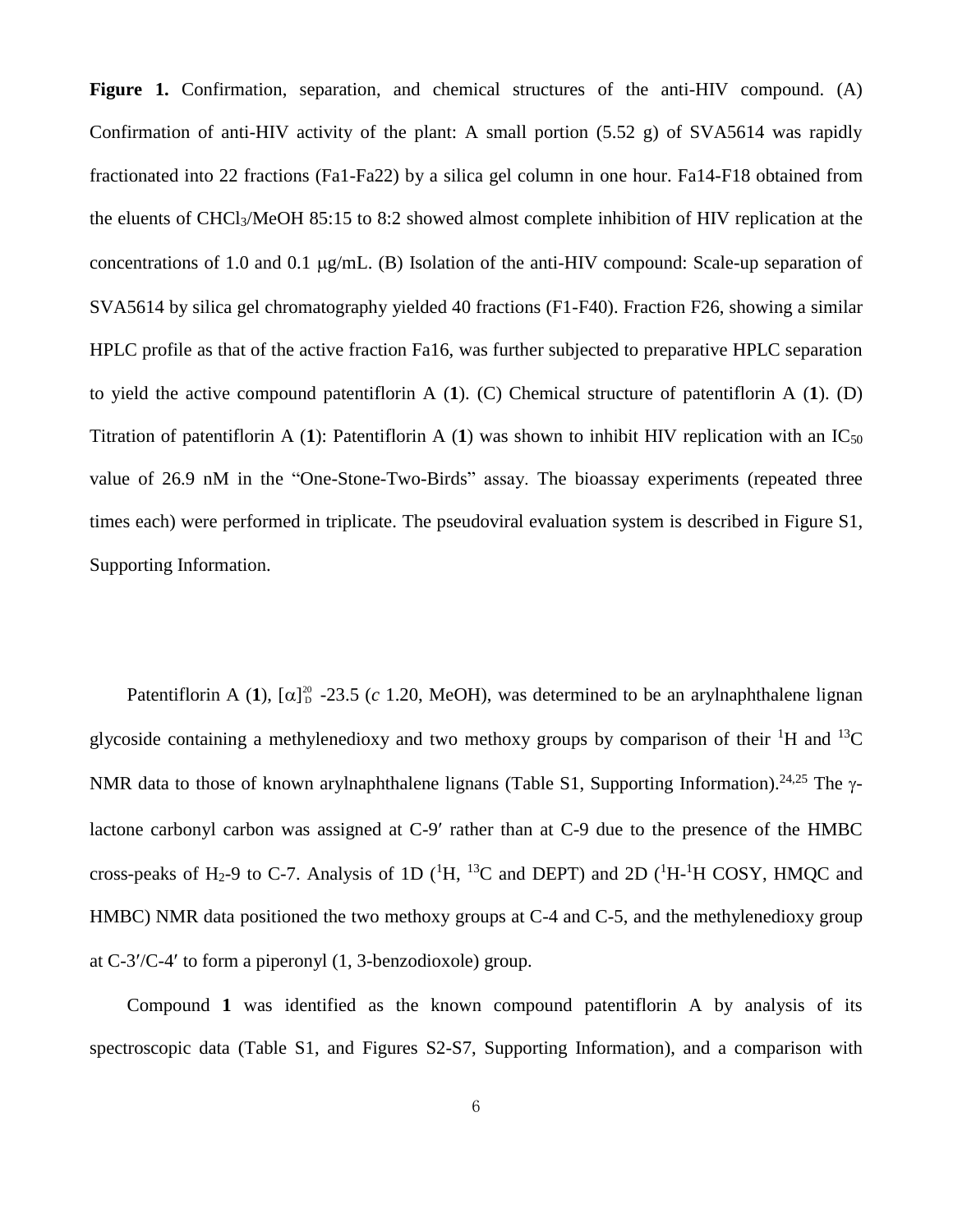literature data. <sup>23</sup> We further confirmed the identity by a *de novo* total synthesis (Schemes 1 and 2) of the compound. The synthesized patentiflorin A (1) gave the same <sup>1</sup>H and <sup>13</sup>C NMR spectroscopic and specific rotation data as those of the natural isolate (Figure S26, Supporting Information), thus providing additional confirming evidence of chemical identification.



**Scheme 1. Experimental Procedures for Synthesis of Diphyllin (10)***<sup>a</sup>*

*<sup>a</sup>*Conditions: (*a*) **2a** (63.3 mmol), Br (69.1 mmol), MeOH, rt, 6 h, 86%; (*b*) **3** (50.2 mmol), HS(CH2)2SH (50.2 mmol), *p*-TsOH (2.79 mmol), benzene, reflux, 10 h, 93%; (*c*) **4** (46.6 mmol), **2b** (55.9 mmol), *n*-BuLi (69.9 mmol), THF, -78 °C to r.t., 2 h, 50 %; (*d*) 5 (20.7 mmol), MnO<sub>2</sub> (345) mmol), CH<sub>2</sub>Cl<sub>2</sub>, rt, 16 h, 98 %; (*e*) 6 (14.3 mmol), 7 (17.3 mmol), LDA (45 mmol), THF, -78 °C to rt, 1 h, 57 %; (*f*) **8** (0.65 mmol), HgO (0.71 mmol), HgCl<sup>2</sup> (1.43 mmol), MeCN, reflux, 3 h, 52 %; (*g*) **9** (0.34 mmol), *p*-TsOH (0.22 mmol), benzene, reflux, 16 h, 85 %.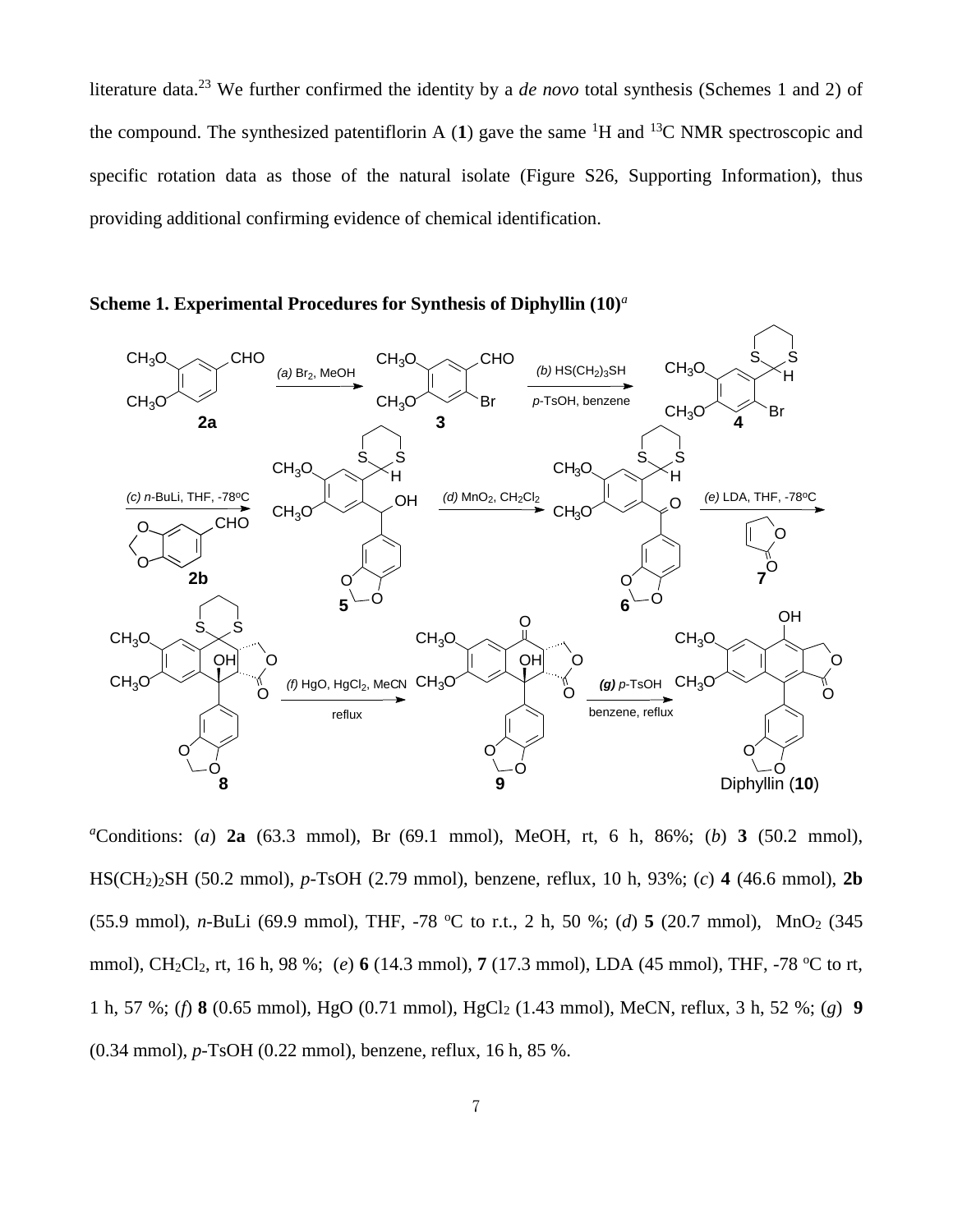

<sup>*a*</sup>Conditions: (*a*) **11** (0.61 mmol), DMAP (0.06 mmol), Ac<sub>2</sub>O (1.5 mL), pyridine, rt, overnight; (*b*) **12**, HBr-HOAc (33 % HBr, 1.5 mL), CH2Cl2, rt, 15 min, 99%; (*c*) **12** (0.95 mmol), **13** (0.61 mmol),TBAB (0.95 mmol), NaOH (20 mL, 0.1 M), CHCl<sub>3</sub>, 40 °C, 6 h; (d) 14, K<sub>2</sub>CO<sub>3</sub> (1.0 mmol), MeOH, rt, 1 h, 38 %.



**Figure 2.** The chemical structures of the synthesized congeners  $7\beta$ -D-xylosyloxydiphyllin (15) and  $7\beta$ -D-glucopyranosyloxydiphyllin (**16**).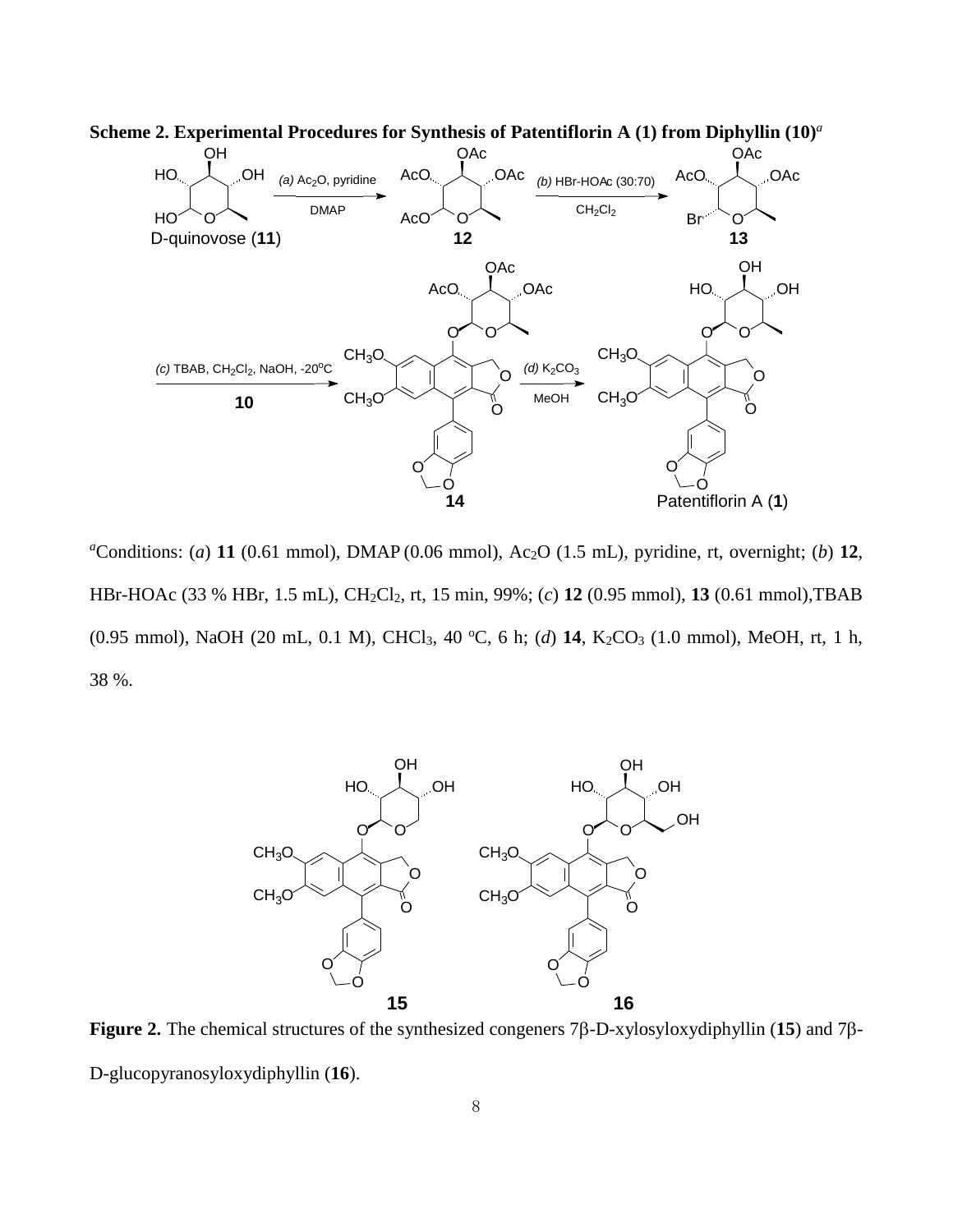In addition to patentiflorin A (**1**), two structural congeners (**15** and **16**) (Figure 2) were also synthesized and evaluated for potential HIV replication inhibition activities. The synthesis routes for these compounds are summarized in Schemes 1 and 2.

The aglycone diphyllin (**10**) was determined to be the key intermediate for the synthesis of patentiflorin A (**1**). The successful synthesis of this intermediate enabled us not only to obtain patentiflorin A but also to afford a synthesis route to other related arylnaphthalene lignan derivatives. Scheme 1 illustrates our successful synthesis to diphyllin (**10**) through the key feature of an intermolecular Michael addition reaction of intermediate **6** with furan-2(5*H*)-one (**7**) to produce **8**.

Glycosylation of diphyllin (**10**) at C-7 with D-quinovose (**11)** led to patentiflorin A (**1**) (Scheme 2) (Figures S8-27, Supporting Information). The MS and NMR data of the synthesized compound being the same as those of the natural isolate confirmed that the two compounds are identical (Figure S26, Supporting Information).

The same strategy for the synthesis of patentiflorin A (**1**) was employed to synthesize two congeners (**15** and **16**). By replacing D-quinovose (**11**) with D-xylose and D-glucose in Scheme 2, the congeners,  $7\beta$ -D-xylosyloxydiphyllin (15) and  $7\beta$ -D-glucopyranosyloxydiphyllin (16), were obtained (Figure 2 and Figures S28-31, Supporting Information), respectively.  $7\beta$ -D-xylosyloxydiphyllin (15, diphyllinin) and  $7\beta$ -D-glucopyranosyloxydiphyllin (16, cleistanthin B) are two natural products that were originally isolated from the aerial parts of *Haplophyllum hispanicum*<sup>26</sup> and the bark of *Cleistanthus collinus*, <sup>27</sup> respectively.

The biological activities of the natural and synthesized patentiflorin A (**1**), diphyllin (**10**) and compounds **15** and **16** were evaluated and compared (Figure 3). As expected, the synthesized patentiflorin A (**1**) showed similar anti-HIV activity as that of the natural one (Figure 3A). However,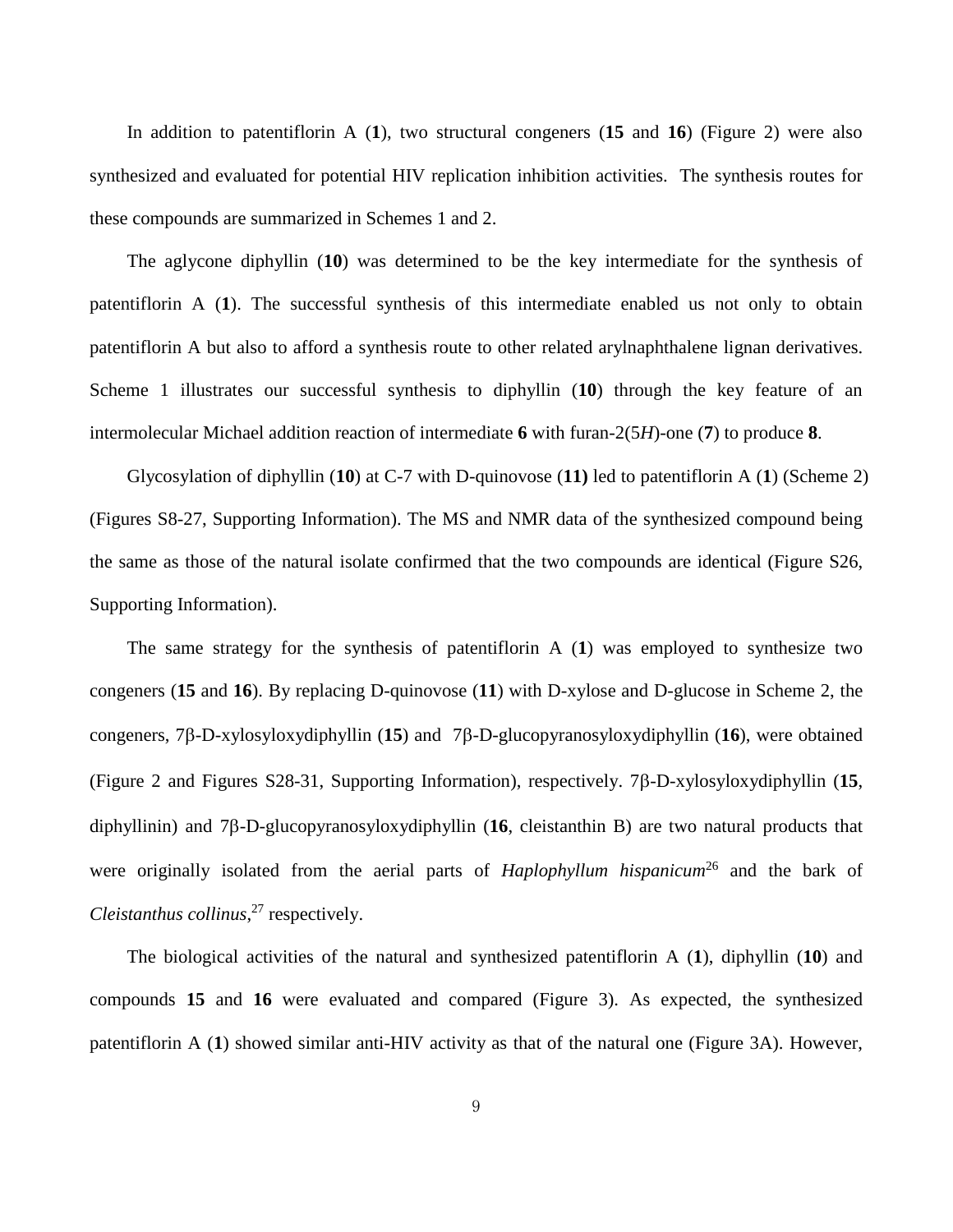compounds **15** and **16** showed much lower anti-HIV activity (Figure 3D) than patentiflorin A (**1**), although these compounds differ from one another only by the sugar units. Although the aglycone diphyllin (**10**) displayed some level of activity (Figure 3A), it is clear that the presence of a sugar unit is required for effective inhibitory action against HIV-1.



**Figure 3.** The anti-HIV activity and cytotoxicity of the anti-HIV compounds. (A) Comparison of the anti-HIV activity of the natural and synthesized patentiflorin A (**1**) and diphyllin (**10**) in the defective HIV-1 pseudoviral assay. (B) Cytotoxicity of the natural patentiflorin A (**1**) against A549 and Hela cells. (C) Inhibition of patentiflorin A (**1**) against four HIV viral strains (Bal:M-Tropic, 89.6:Dual Tropic, SF162:M-Tropic and LAV.04:T-Tropic): patentiflorin A (**1**, natural) displayed a dose dependent effect against the four strains with  $IC_{50}$  values in the range of 24-37 nM. (D) The  $IC_{50}$  values of the anti-HIV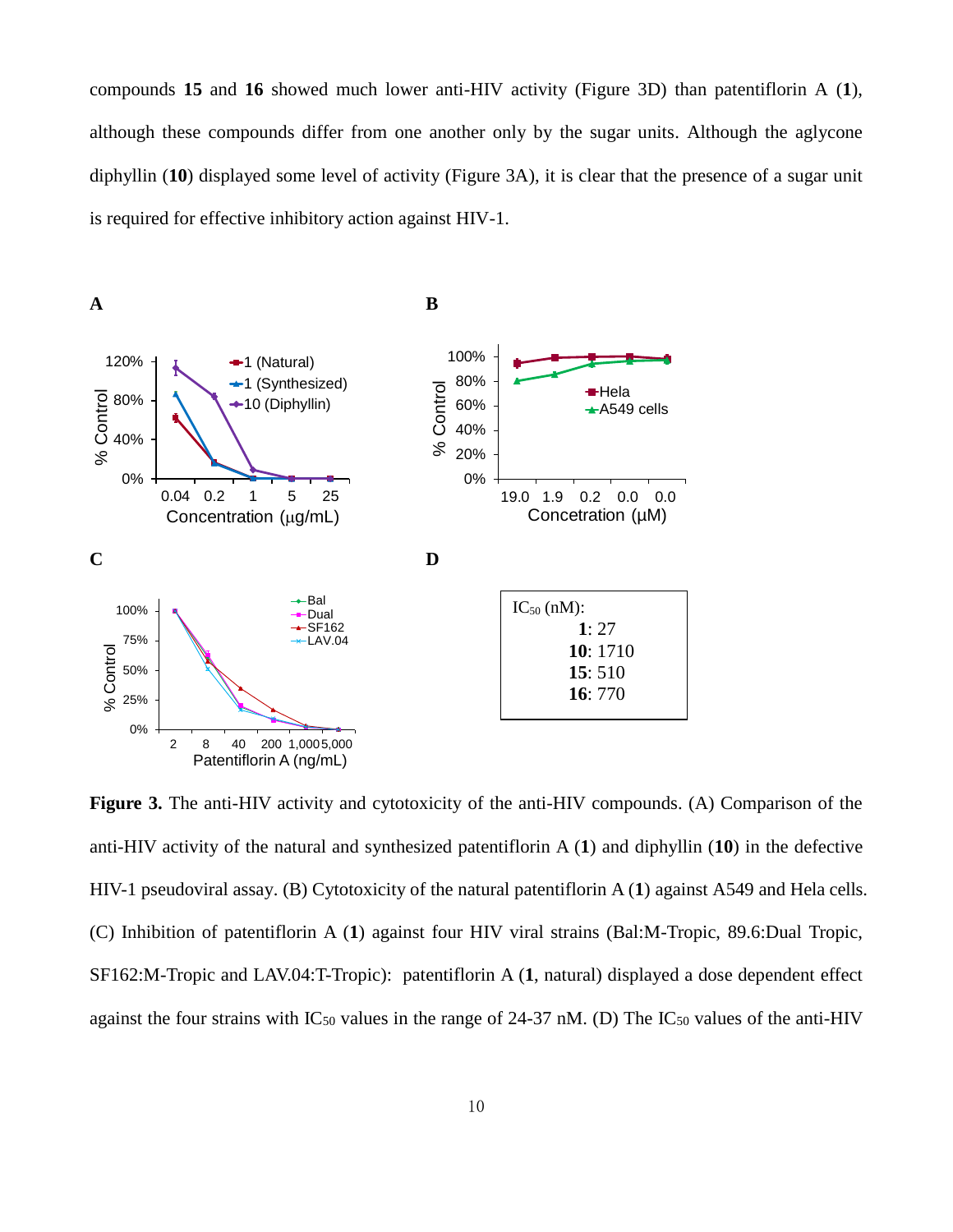activity of the compounds **1**, **10** and **15**-**16** were obtained using the "One-Stone-Two-Birds" evaluation system, with the data obtained from three experiments, each performed in triplicate.

The cytotoxicity of the natural patentiflorin A (**1**) was initially evaluated in A549 (human alveolar adenocarcinoma) and Hela (human epithelial cervical adenocarcinoma) cell lines. As shown in Figure  $3B$ , at a concentration of 19  $\mu$ M, the natural patentiflorin A exhibited no apparent cytotoxicity to these cells. When the natural and synthesized patentiflorin A (**1**) were evaluated in PBMC (human peripheral blood mononuclear cell), both displayed the same level of cytotoxicity ( $CC_{50}$ : 75  $\mu$ M).

**Table 1. Inhibition Activity of Patentiflorin A (1, Natural and Synthesized) against HIV Clinical Strains and Resistant Strains**

| Strains $(IC_{50}, nM)$                                                    |        |             |                     |             |            |      |                               |
|----------------------------------------------------------------------------|--------|-------------|---------------------|-------------|------------|------|-------------------------------|
| Compound Bal: M-                                                           |        | 89.6: Dual- | SF <sub>162</sub> : | Lav. $04$ : | $HIV-1LAV$ |      | $HIV-1_{1617}$ $HIV-1_{N119}$ |
|                                                                            | Tropic | Tropic      | M-Tropic T-Tropic   |             |            |      |                               |
| 1 (Natural)                                                                | 30     | 32          | 37                  | 24          |            |      |                               |
| 1 (Synthesized)                                                            | 32     | 31          | 30                  | 32          | 108        | 61   | 47                            |
| <b>AZT</b>                                                                 | 77     | 95          | 85                  | 79          | 72         | 3508 | 5.2                           |
| Nevaripine                                                                 |        |             |                     |             | 532        | 156  | $>100000^a$                   |
| <sup><i>a</i>The datum is taken from the literature.<sup>29,30</sup></sup> |        |             |                     |             |            |      |                               |

To determine the anti-HIV-1 activity spectrum of the natural and synthesized patentiflorin A (**1**), both were tested against four HIV-1 clinical isolates: BAL and SF162 (both M-tropic), LAV0.04 (Ttropic), and 89.6 (dual tropic) using a standardized human peripheral blood mononuclear cell culture (PBMC) assay. 28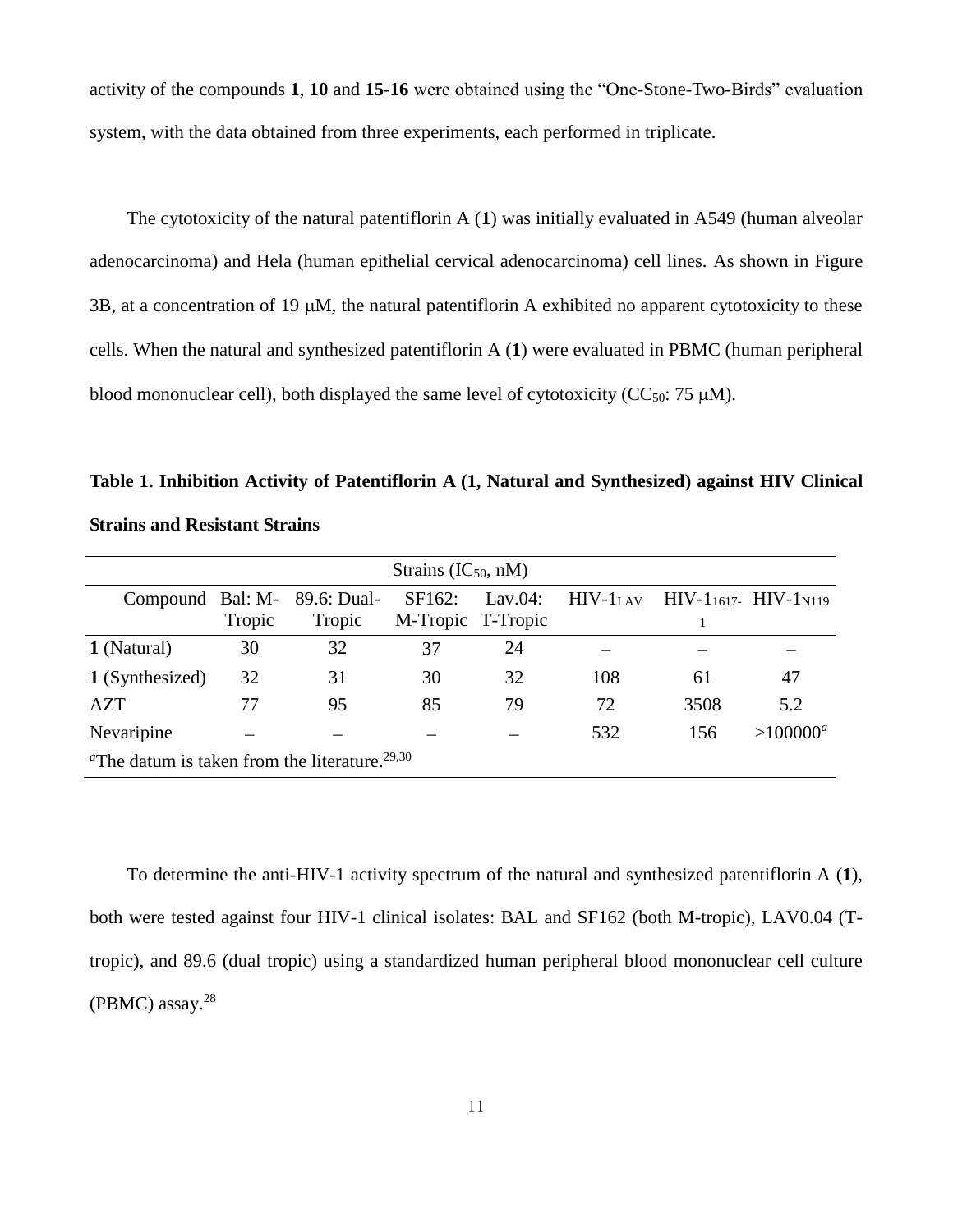The results clearly showed that compound **1** is a broad spectrum inhibitor. Like AZT, it inhibited the particle production of all four HIV-1 isolates effectively in a dose-dependent manner (Figure 3C). Compound 1 gave an  $IC_{50}$  value of 24-37 nM, compared to 77-95 nM for AZT, depending on the isolates (Table 1). As expected, the synthesized patentiflorin A (**1**) had a similar anti-HIV-1 activity profile compared to that of the natural compound (Table 1). This finding is important because it validates that both the isolated and synthesized patentiflorin A (**1**) are active anti-HIV compounds with higher degrees of potency than AZT. Most significantly, the ability to chemically synthesize a potential drug lead such as patentiflorin A (**1**), would eliminate the need of a dependence for resupply on the phytochemical isolation of the compound from the source plant matrix for drug development efforts, or for commercial production, should it become an approved drug.

The emergence of the drug-resistant HIV isolates is one of the major problems in the long-term treatment of the HIV/AIDS patients. Thus, one critical parameter in the search for novel anti-HIV therapeutics is that a new candidate should have a good therapeutic efficacy against the drug-resistant HIV isolates. Thus, patentiflorin A (**1**) was investigated to determine whether it was effective against an NRTI (nucleoside reverse transcriptase inhibitor)-resistant isolate (HIV-11617-1) and an NNRTI (non-nucleoside reverse transcriptase inhibitor)-resistant isolate (HIV- $1_{N119}$ ) using the PBMC assay as described above. 28

As shown in Table 1, patentiflorin A (**1**) effectively inhibited all three of the HIV-1 isolates tested, LAV, HIV-1<sub>1617-1</sub> and HIV-1<sub>N119</sub>. In contrast, AZT, as an NRTI, was effective against LAV, HIV-1<sub>N119</sub>, but not HIV-1 $_{1617-1}$ , while nevirapine, which is an NNRTI, was effective against LAV, HIV-1 $_{1617-1}$ , but not against  $HIV-1_{N119}$ <sup>29,30</sup> These results clearly demonstrate that patentiflorin A (1) is a potent inhibitor against both NRTI- and NNRTI-resistant HIV-1 isolates.

Because of the nature of the initial anti-HIV evaluation protocol employed, it was apparent that patentiflorin A (**1**) would most likely target a post-entry step in the HIV-1 replication cycle such as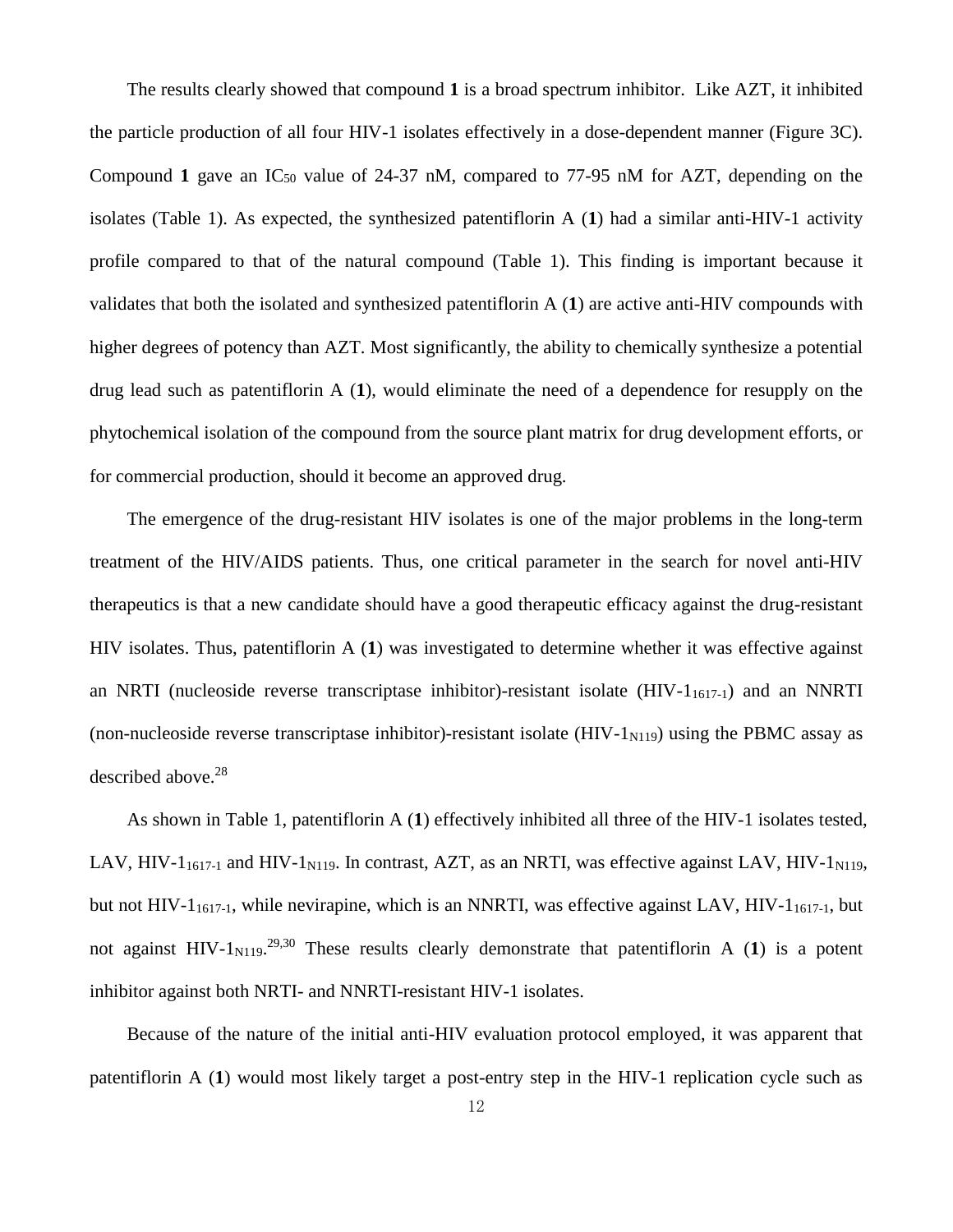reverse transcription, integration, transcription, or protein expression. To further delineate the mechanism of action of **1**, the inhibition profiles of the natural isolate and AZT (control) against HIV gene expression were investigated and compared (Figure 4). HIV gene expression of the R/U5 and U5/gag transcripts was measured using TaqMan-based real time PCR.<sup>31,32</sup> In this assay, A549 target cells were challenged with a VSV-G/HIV pseudovirus in the presence or absence of the test compound. Hence, patentiflorin A (**1**), and AZT were added simultaneously with the virus. AZT is a powerful NRTI of HIV that blocks the conversion of viral RNA into DNA. In this assay, AZT blocked R/U5 and U5/gag transcription in a dose-dependent manner with more potent inhibition against the late transcript. In contrast, the test compound (**1**) was shown to inhibit both the early and late transcripts at levels greater than AZT. The inhibition by 1 is most notable at  $0.005 \mu g/mL$ , with gene expression being decreased by more than 75% as compared to 40% for AZT. These data suggest that patentiflorin A (**1**) is a potential inhibitor of HIV reverse transcription (RT). Further research is needed to determine the anti-HIV-1 mechanism of action and target of compound **1**.

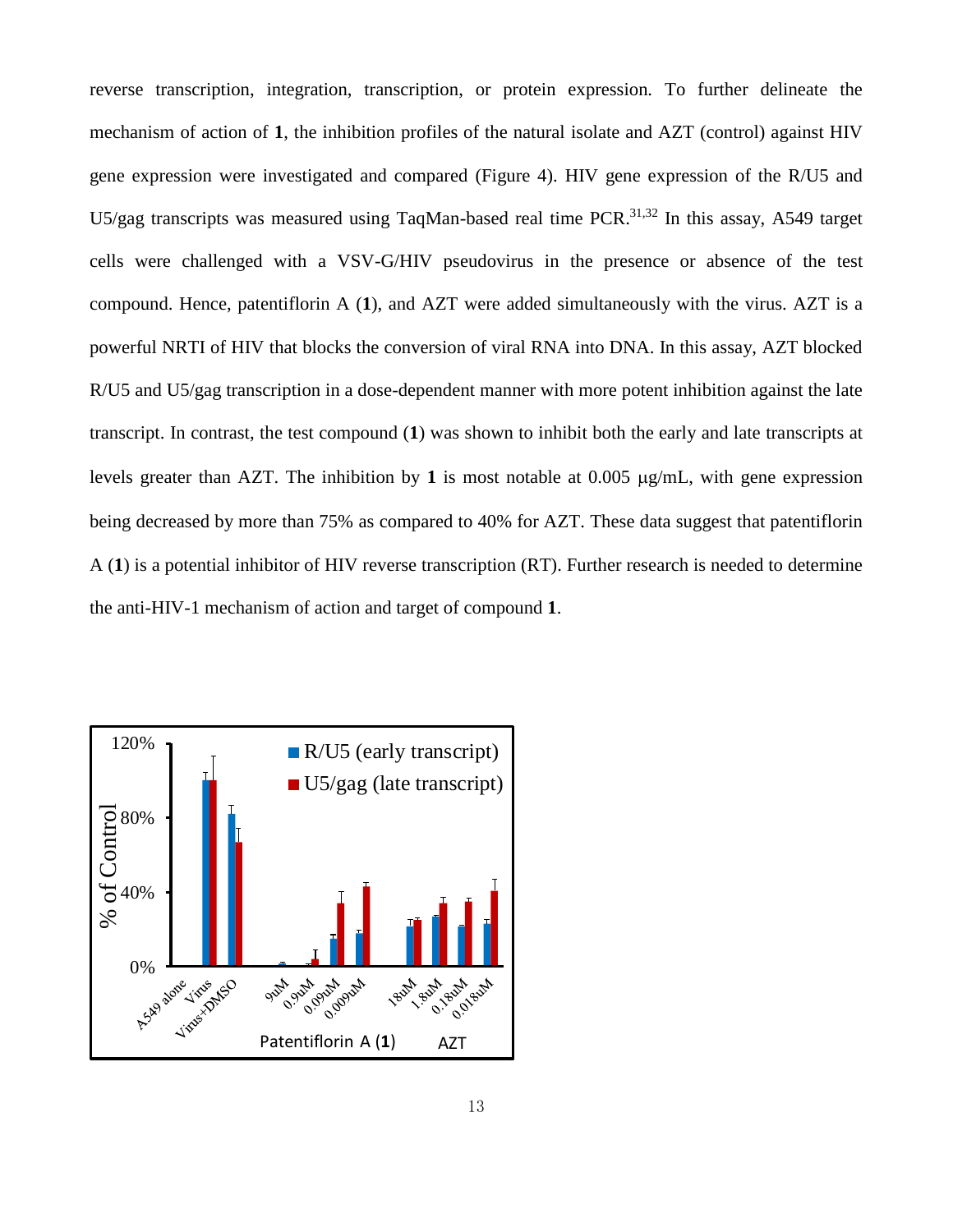**Figure 4.** Real time PCR data of patentiflorin A (**1**) and AZT against HIV gene expression. A549 target cells were challenged with VSV-G/HIV pseudotyped virus while concurrently being treated with either purified compound 1 or AZT (10-fold dilutions beginning with 5  $\mu$ g/mL). Forty-eight hours postinfection/treatment, cells were prepared for RNA isolation, reverse transcription PCR, and subsequent TaqMan-based real-time PCR Detection of the HIV R/U5 region serves as a measure of early transcription product while the HIV U5/gag region serves as an measure of late transcription product.

Patentiflorin A (**1**) was isolated and identified as a potent anti-HIV lead compound from the medicinal plant *Justicia gendarussa*. It displayed broad spectrum activity against both M-tropic and Ttropic HIV-1 isolates with  $IC_{50}$ s lower than that of zidovudine (AZT), the first anti-HIV drug developed and still used in the treatment of HIV/AIDS. The *de novo* total synthesis of the arylnaphthalene lignin (ANL) glycoside was subsequently carried out. We demonstrated that the newly discovered inhibitor targets reverse transcription in the HIV-1 life cycle, and it is highly potent against NRTI- and NNRTI-resistant HIV-1 variants. Therefore, the new inhibitor and its derivatives have potential to be developed as novel anti-HIV therapeutic agents.

A variety of biological activities including antibacterial, antitumor, and anti-HIV activities have been reported for ANL compounds.<sup>33-37</sup> However, no reported ANL compounds showed the same level of anti-HIV potency as that of patentiflorin A (**1**). Our data showed that the glycoside patentiflorin A (**1**) was at least 50-fold more potent than its parent aglycone, diphyllin (**10**), in inhibiting HIV-1 replication (Figure 3).

Patentiflorin A (**1**) was first isolated from the plant *J. patentiflora*, and was shown to be cytotoxic in several cancer cell lines with  $CC_{50}$  values in the range of 3-40 nM.<sup>23</sup> However, in our study, the compound showed cytotoxicity at much lower concentrations in several human cell lines. To further characterize **1**, the compound was synthesized in order to verify not only its chemical structure but also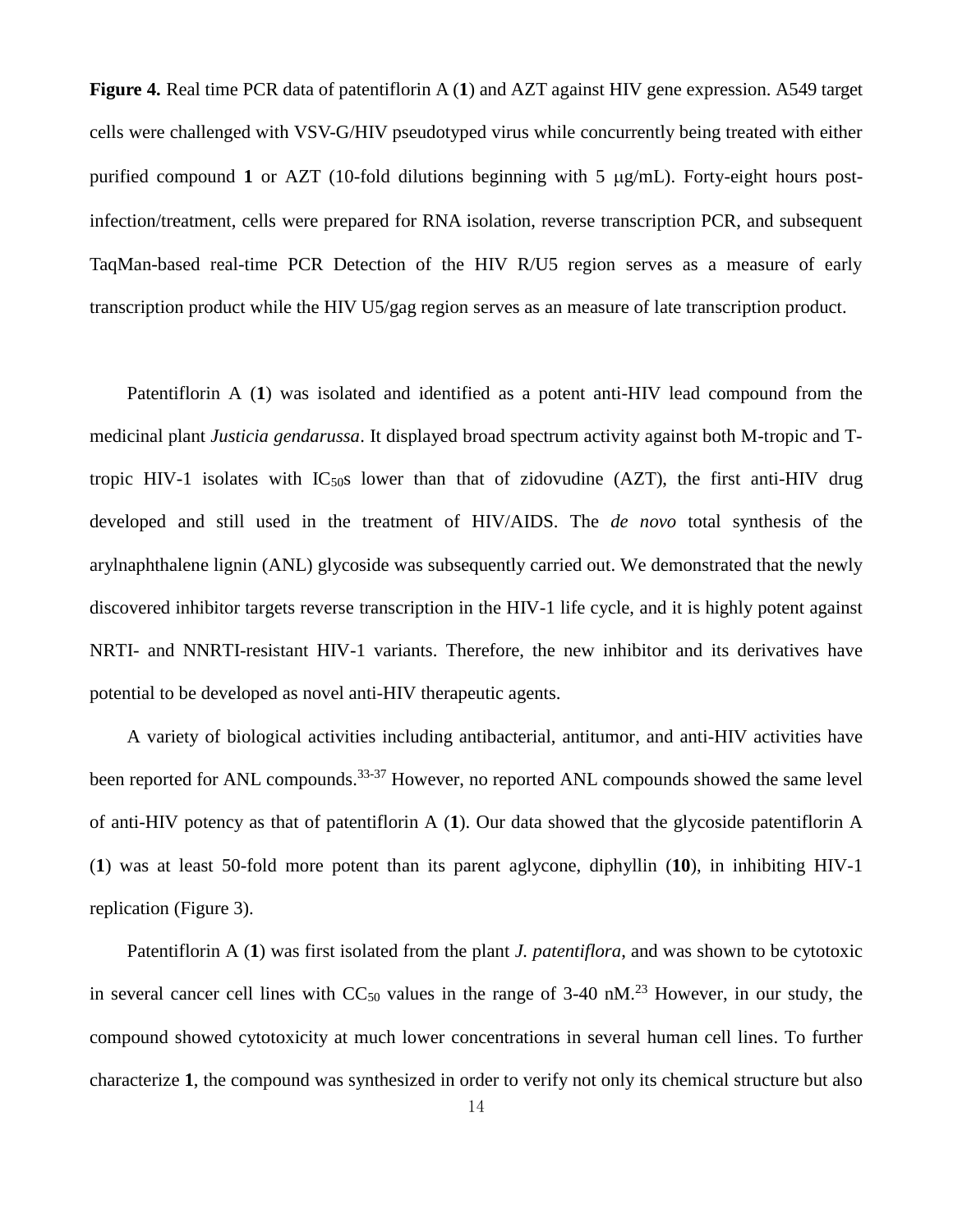its biological activities, as well as being a means of re-supply for future uses. The synthesized patentiflorin A showed similar anti-HIV activity profiles as those of the natural patentiflorin A in all the HIV strains tested, and it demonstrated low toxicity to human PMBC with a  $CC_{50}$  value at 75.5  $\mu$ M (Table 1).

To further determine the anti-HIV potential and structure relationships among ANL glycosides, two congeners  $[7\beta$ -D-xylosyloxydiphyllin  $(15)$  and  $7\beta$ -D-glucopyranosyloxydiphyllin  $(16)$ ] of patentiflorin A (**1**) were synthesized. Compounds **1**, **15** and **16** all contain a sugar unit at C-7. The sugar units differ from one another only by the  $C-5$ " substituent, with a methyl group for 1, a hydroxymethyl group for 16 and no substituent at C-5" for 15. It is most interesting to note that with only a slight chemical structural difference at  $C-5$ ", the three ANL glycosides exhibited such differences in their anti-HIV activity, with **1** being *ca*. 20-30 times more potent than **15** and **16** (Figure 3D). Compound **1** contains a quinovopyranosyloxy sugar unit while **15** and **16** are glycosylated with xylose and glucose, respectively, suggesting that the presence of a quinovopyranosyloxy sugar moiety may be essential to maintain the anti-HIV potency among these three ANL compounds. To fully elucidate the anti-HIV SAR of ANL glycosides, it will be essential to synthesize and evaluate a full complement of other glycosides.

Several aspects of patentiflorin A (**1**) render it an attractive candidate as a lead compound for anti-HIV-1 drug development. It is a highly potent molecule and has a broad activity spectrum against both M- and T-tropic HIV-1 isolates. The compound was also shown to be more effective than AZT in inhibiting four different HIV-1 isolates, either M- or T-tropic, in human PBMCs with  $IC_{50}$  in the range of 14-32 nM (Table 1). Further, it demonstrated an excellent selectivity index of 2500. This is the first report that this natural product displayed not only comparable, but higher anti-HIV activity than that of the clinically used drug AZT.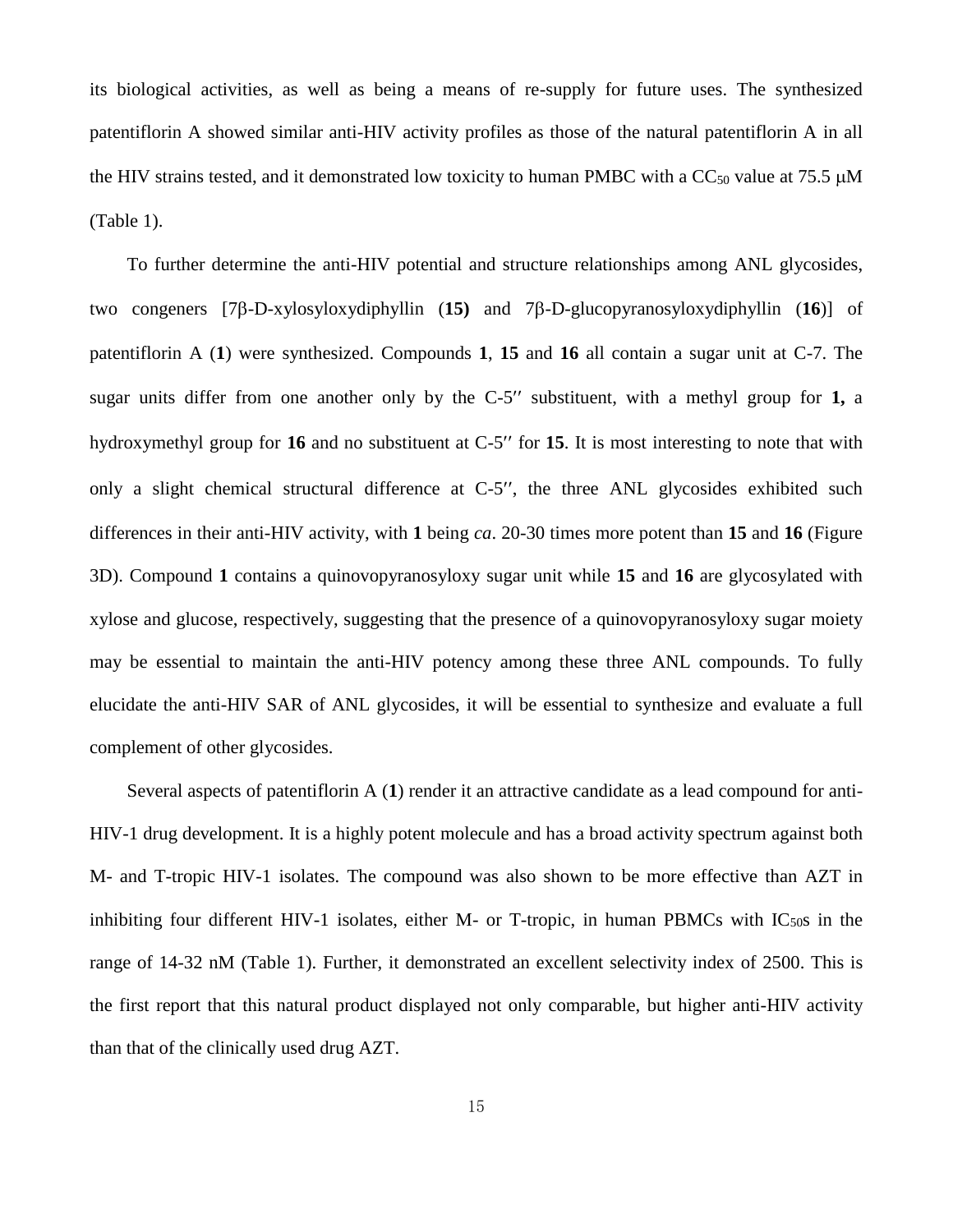#### **EXPERIMENTAL SECTION**

**General Experimental Procedures.** Optical rotations were measured with a Perkin-Elmer model 241 polarimeter. IR spectra were recorded on a Jasco FT/IR-410 spectrometer, equipped with a Specac Silver Gate ATR system by applying a film on a Germanium plate (Jasco, Maryland). 1D and 2D NMR spectra were recorded on a Bruker DRX-500 MHz, a Bruker DPX-400 MHz, or a Bruker DPX-360 MHz spectrometer (Rheinstetten, Germany). Chemical shifts (*δ*) were expressed in ppm with reference to the solvent signals (CDCl<sub>3</sub>: <sup>1</sup>H: 7.24 ppm, <sup>13</sup>C: 77.00 ppm; methanol- $d_4$ : <sup>1</sup>H: 3.30 ppm, <sup>13</sup>C: 49.00 pm; DMSO- $d_6$ : <sup>1</sup>H: 2.50 ppm, <sup>13</sup>C: 39.50 pm), and coupling constants (*J*) are reported in Hz. All NMR experiments were obtained by using standard pulse sequences supplied by the vendor. Column chromatography was carried out on silica gel (230–400 mesh, Natland International Corporation, Research Triangle Park, NC). Reversed-phase flash chromatography was accomplished with RP-18 silica gel (40–63 μm, EM Science, Gibbstown, NJ), and reversed-phase preparative HPLC was carried out on a Waters 600E Delivery System pump, equipped with a Waters 996 photodiode detector (Milford, MA), and a Watrex GROM-Saphir 110 C<sub>18</sub> column (120 Å, 12  $\mu$ m, 300  $\times$  40 mm<sup>2</sup>, Rottenburg-Hailfingen, Switzerland) or a Phenomenex LUNA-C-18 column (120 Å, 12  $\mu$ m, 250  $\times$  50 mm<sup>2</sup>, Torrance, CA). Thin-layer chromatography was performed on EMD glass-backed plates coated with 0.25 mm layers of silica gel 60  $F_{254}$  (Kassel, Germany). HRTOFMS spectra were recorded on a Micromass QTOF-2 (Milford, MA) or an Agilent 6540 Q-TOF (Santa Clara, CA) or an Agilent 6460 Triple Quadrupole (Santa Clara, CA) or a Bruker Q-TOF mass spectrometer (Bremen, Germany).

**Plant Materials.** The initial collection of root and stem samples of *Justicia gendarussa* Burm. f. (Acanthaceae) was made in 2006 in the "Cave of Prehistoric Man" area, close to hotspot 33 of Cuc Phuong National Park, with geographic coordinate readings of  $20^{\circ}$  21' 633" N 105 $^{\circ}$  38' 257" E. A larger amount of the plant sample for the current isolation work, consisting of the same plant part (bark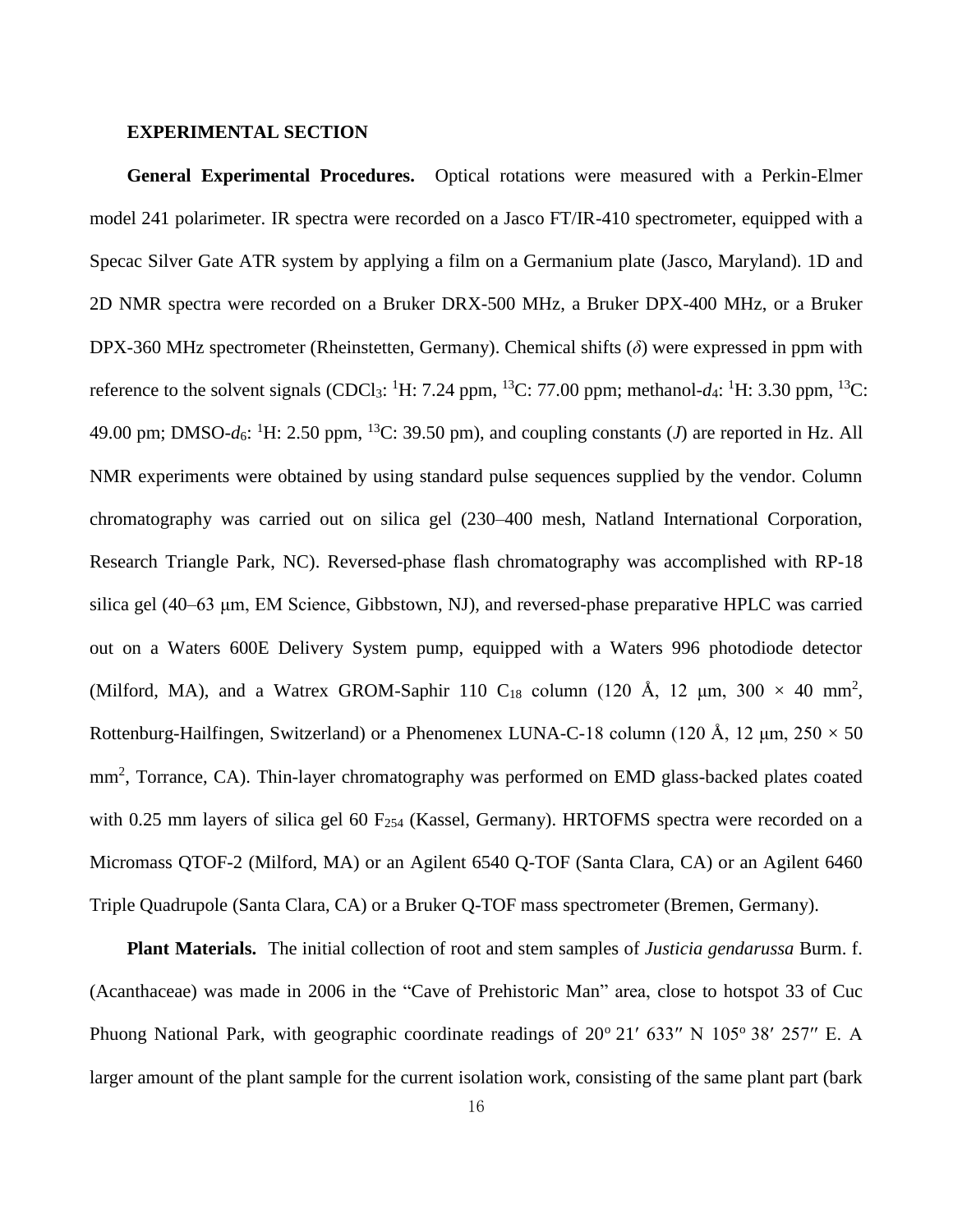and stem) (4.0 kg), was subsequently recollected from plants located in the same area. The recollection of root and stem samples of *J. gendarussa* was made on July 15, 2008 at geographic coordinate readings of  $20^{\circ}$  17'  $250''$  N  $105^{\circ}$  40'  $235''$  E. Voucher specimens (*M.V. Xinh #742* for the initial collection and *N.M. Cuong #2162* for the recollection) were collected and are in deposit at the Herbarium of Cuc Phuong National Park.

**Extraction and Isolation**. The dried, milled plant material (4.0 kg) was extracted with MeOH  $(3\times10)$  L) to afford 155 g of extract (SVA5614) following evaporation of the solvent. A small portion of the MeOH extract (5.5 g) was rapidly fractionated to 22 fractions (Fa1-Fa22) in a 1 h period over a silica gel (10 g) column eluting with gradient CHCl<sub>3</sub>, CHCl<sub>3</sub>/acetone, and CHCl<sub>3</sub>/MeOH solutions. Anti-HIV evaluation of the fractions determined that the fractions Fa14-Fa18 inhibited HIV replication by more than 95 % at a concentration of 0.1  $\mu$ g/mL without apparent cytotoxicity at 20  $\mu$ g/mL. Scaleup fractionation of SVA5614 was carried out to isolate the anti-HIV active compound(s) in the extract. The MeOH extract (140 g) was absorbed onto 214 g silica gel, and chromatographed over a silica gel column (1545 g). The column was developed by gradient elution with CHCl<sub>3</sub>, CHCl<sub>3</sub>/acetone, and CHCl3/acetone/MeOH solutions to afford 40 fractions (F1-F40). Fraction F26 showed similar TLC and HPLC profiles to those of Fa16. A portion (120 mg) of F26 was thus subjected to preparative HPLC separation on a Phenomenex LUNA-C-18 column (solvent system: MeOH/H2O 65:35) to yield eight fractions (F41-F48). Further bioassaying showed that fraction F47 inhibited HIV replication by more than 90 % at a concentration of 0.2  $\mu$ g/mL. The remaining portion of fraction F26 (2.93 g) was chromatographed on a pre-packed RP-18 silica gel (40  $\mu$ m, 275 Å, J. T. Baker) (7.3 g) flash column, eluting with a gradient solvent mixture of MeOH/H2O to afford fractions F50-F54. Fractions F51 (670 mg) and F52 (890 mg) were pooled and subjected to a preparative HPLC separation (Phenomenex LUNA-C-18 column; solvent system: MeOH/H2O 65:35), which resulted in 12 fractions (F55-F66).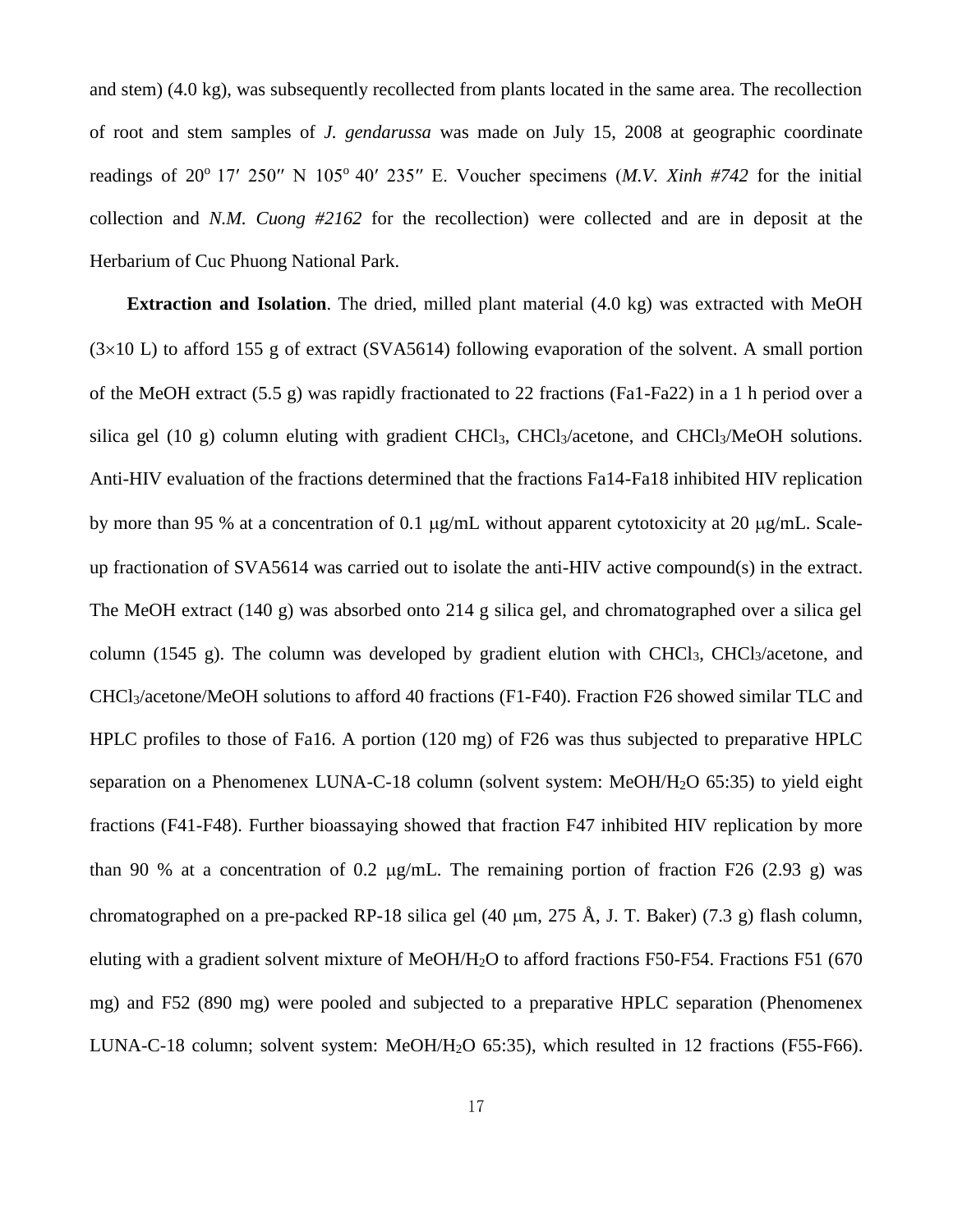Fraction F62 showed similar TLC and HPLC profiles as that of F47. Further HPLC separation (Phenomenex LUNA-C-18 column; solvent system: MeCN/H2O 35:65) of F62 (139 mg) led to the isolation of patentiflorin A  $(1)$   $(29.6$  mg): white powder,  $[\alpha]$ 20  $D = -51.2$  (*c* 0.6, MeOH); <sup>1</sup>H and <sup>13</sup>C NMR data, see Table S1, Supporting Information.

**Production of HIV Pseudovirions.** HIV/VSV-G or HIV/HA virions were produced, respectively, by co-transfecting with either 0.5 µg VSV-G envelope expression plasmid or 0.5 µg hemagglutinin (HA) envelope expression plasmid with 0.5 µg neuraminidase (NA) expression plasmid and 2 µg replication-defective HIV vector (pNL4-3-Luc-RE) into human embryonic kidney 293T cells (90% confluent) in six-well plates via PEI (Invitrogen), as previously described with a modified procedure.<sup>20</sup> The HIV vector pNL4-3.Luc. R.E. was obtained through the AIDS Research and Reference Reagent Program (Division of AIDS, NIAID, NIH).<sup>38,39</sup> Sixteen hours post-transfection, all media were replaced with fresh, complete DMEM. Eight hours post-transfection, all media were replaced with fresh, complete DMEM. Forty-eight hours post-transfection, the supernatants were collected and filtered through a 0.45-µm-pore size filter (Millipore) and the pseudovirions were directly used for infection.

**"One-Stone-Two-Birds" Anti-HIV Evaluation Assay.** This protocol is designed to identify potential inhibitors for HIV replication (post-entry steps) (Figure S1, Supporting Information). In this system, the HIV vector pNL4-3.Luc. R.E. was co-transfected with the VSV-G to generate HIV/VSV-G virions, and the same HIV vector was co-transfected with the H5N1 HA and NA constructs to generate HIV virions with bird flu HA on the viral surface (HIV/HA). This pNL4-3 was derived from an infectious molecular clone of a SI, T-tropic virus,<sup>40</sup> which is replication deficient since the HIV is Env<sup>-</sup> and Vpr. In addition, the luciferase gene (luc) carried by this recombinant HIV vector served as the reporter for HIV replication (reverse transcription, integration and HIV gene expression). The infection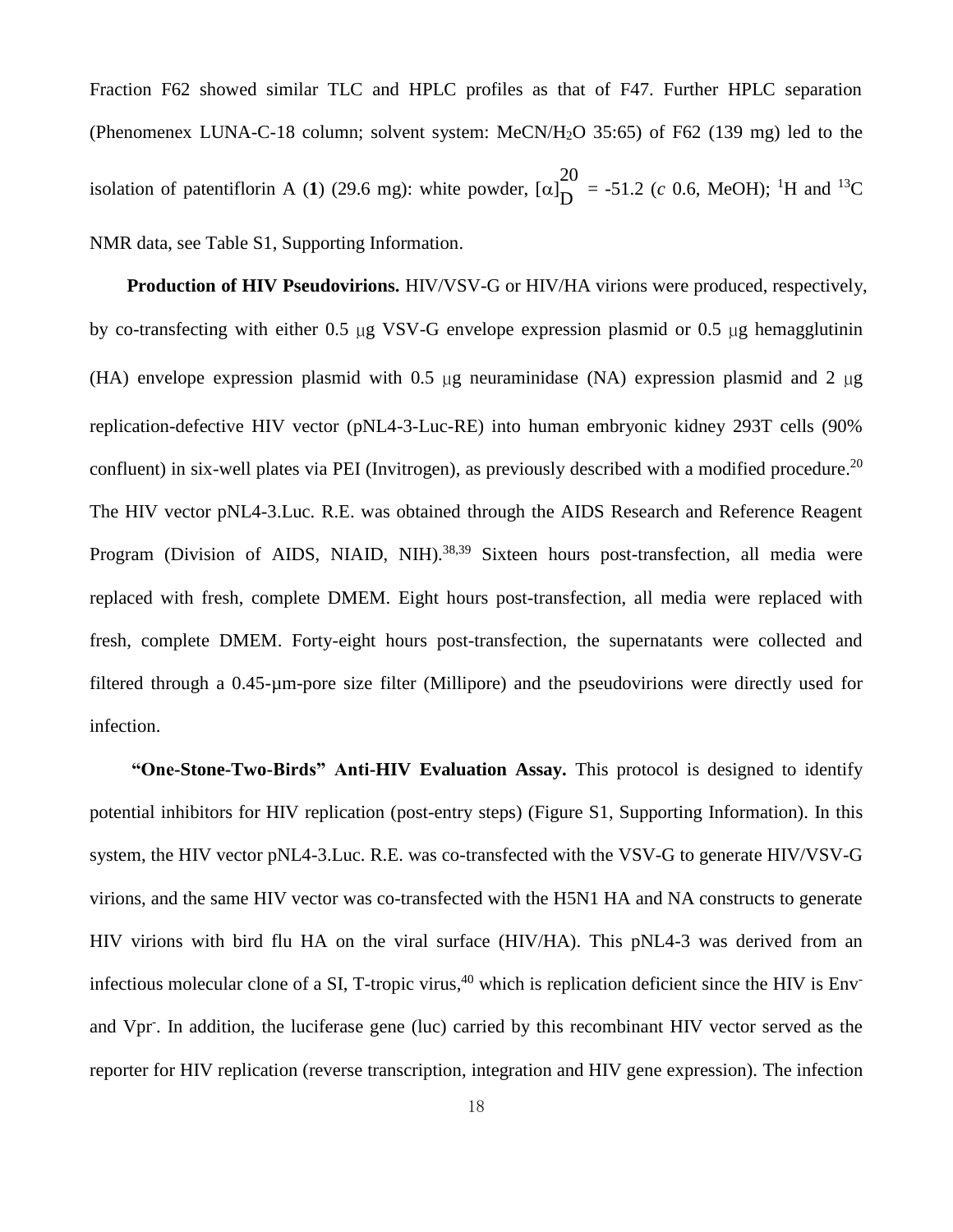level was measured as relative light units (RLUs) in the infected cells. The luciferase activities of the 293T cells infected with the HIV vector pNL4-3.Luc. R.E. reached the range of  $10^5$ - $10^6$  RLUs, approximately 100-fold higher than the background levels when measured using the HIV virions without VSV-G. The evaluation principle is that the level of the luciferase activity in the cells should be proportional to the level of viral entry and replication. If a compound (or fraction) can interfere with HIV replication/or HA-mediated viral entry, the level of the luciferase activity in the infected cells will be reduced. Thus, using this protocol, we were able to identify fractions or compounds capable of inhibiting HIV replication. The test fractions or compounds were evaluated as follows. Target A549 human lung cells were seeded at  $0.5 \times 10^5$  cells per well (24-well plate) in complete DMEM. The lung cell line was used since it is susceptible to HA-mediated viral entry. The stock HIV/VSV-G or HIV/HA virions (approximately  $2 \times 10^6$  relative light units, or RLUs, on the target cells) were mixed with the individual sample first, and the mixture was incubated with the A549 target cells for 24 hours. Ten microliter of each sample in varying concentrations and 190 µL of the pseudovirus were incubated with target cells. Twenty-four (24) hours post-infection, all media containing sample and virus was removed from target cells and replaced with fresh and complete DMEM. Forty-eight (48) hours postinfection, the target cells were lysed and the luciferase activity was determined.

**Cytotoxicity Assay.** Approximately 5000 cells seeded in a 96-well tissue culture plate in DMEM supplemented with FBS and penicillin/streptomycin. DMSO alone or compounds in 100% DMSO were added on the following day at appropriate concentrations and incubated with cells at  $37 \degree C$  in  $5\%$  $CO<sub>2</sub>$  for 24 h. After 24 h, all media were removed and replaced with 100  $\mu$ L fresh complete DMEM. After 48 h post initial addition of DMSO or compound,  $20 \mu L$  of CellTiter 96 Aqueous One Solution was added per well. After gentle mixing, plates were incubated at 37  $\degree$ C in 5% CO<sub>2</sub> for 4 h. Twenty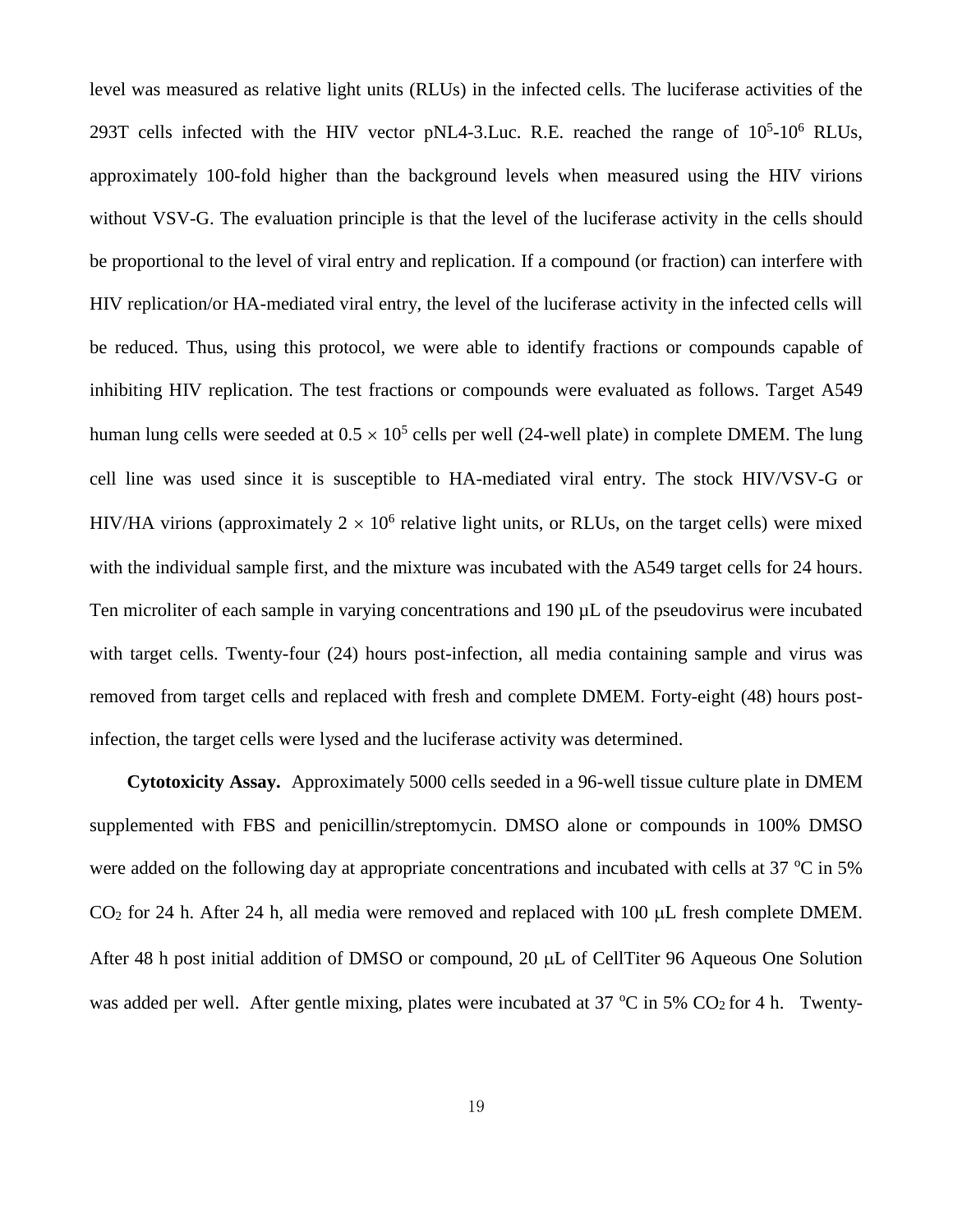five µL of a 10% SDS solution was added per well and plates were stored at room temperature for approximately 12 h. Absorbance was measured at 450 nm using a plate reader.

**HIV Gene Expression Assay of the R/U5 and U5/gag Transcripts.** A549 target cells were challenged with VSV- G/HIV pseudovirus while concurrently being treated with either purified patentiflorin A (1) or AZT (10-fold dilutions beginning with  $5 \mu g/mL$ ) in triplicate. Forty-eight hours post-infection/treatment, cells were prepared for real-time PCR according to Power SYBR Green Cells-to- $C_T$  kit (Applied Biosystems). Transcript products were detected with the following probes: 5'GGCTAACTAGGGAACCCACTGC, 5'CAACAGACGGGCACACACTACT, 5' AGATCCCTCAGACCCTTTTAGTCA, 5' CTTTCGCTTTCAAGTCCGTGTT. GAPDH and 18S served as internal controls.

**Anti-HIV Assay against Broad Spectrum HIV Isolates, Normal, and Resistant Strains.** Four HIV1 clinical strains, BAL and SF162 (M-tropic), BAL (T-tropic), and 89.6 (a dual tropic strain), as well as  $HIV-1<sub>LAV</sub>$  (wild type), NRTI (nucleoside reverse transcriptase inhibitor)-resistant isolate (HIV-11617-1) (AZT resistant strain from AIDS repository) and NNRTI (non-nucleoside reverse transcriptase inhibitor)-resistant isolate  $(HIV-1<sub>N119</sub>)$  (nevaripine resistant strain from AIDS repository) were used in the current study. A standardized human peripheral blood mononuclear cell culture (PBMC) assay was used to determine the compound susceptibility of these HIV-1 strains.<sup>28</sup> AZT, an anti-HIV drug in clinical use, was used as a positive control. All data were generated from three independent experiments, each performed in triplicate. Prior to HIV-1 infection, human PBMCs were used in each experiment. Briefly, donor PBMCs were suspended in R-3 medium [RPMI 1640 medium supplemented with 15-20% FBS (fetal bovine serum), 5% IL-2 (human interleukin-2), 250 U of penicillin per mL,  $250 \mu$ g of streptomycin per mL and  $2 \mu$ M L-glutamine] was stimulated with PHA (phytohaemagglutinin, 2-3 µg/mL) for seven days. The preparations (compound or fraction) were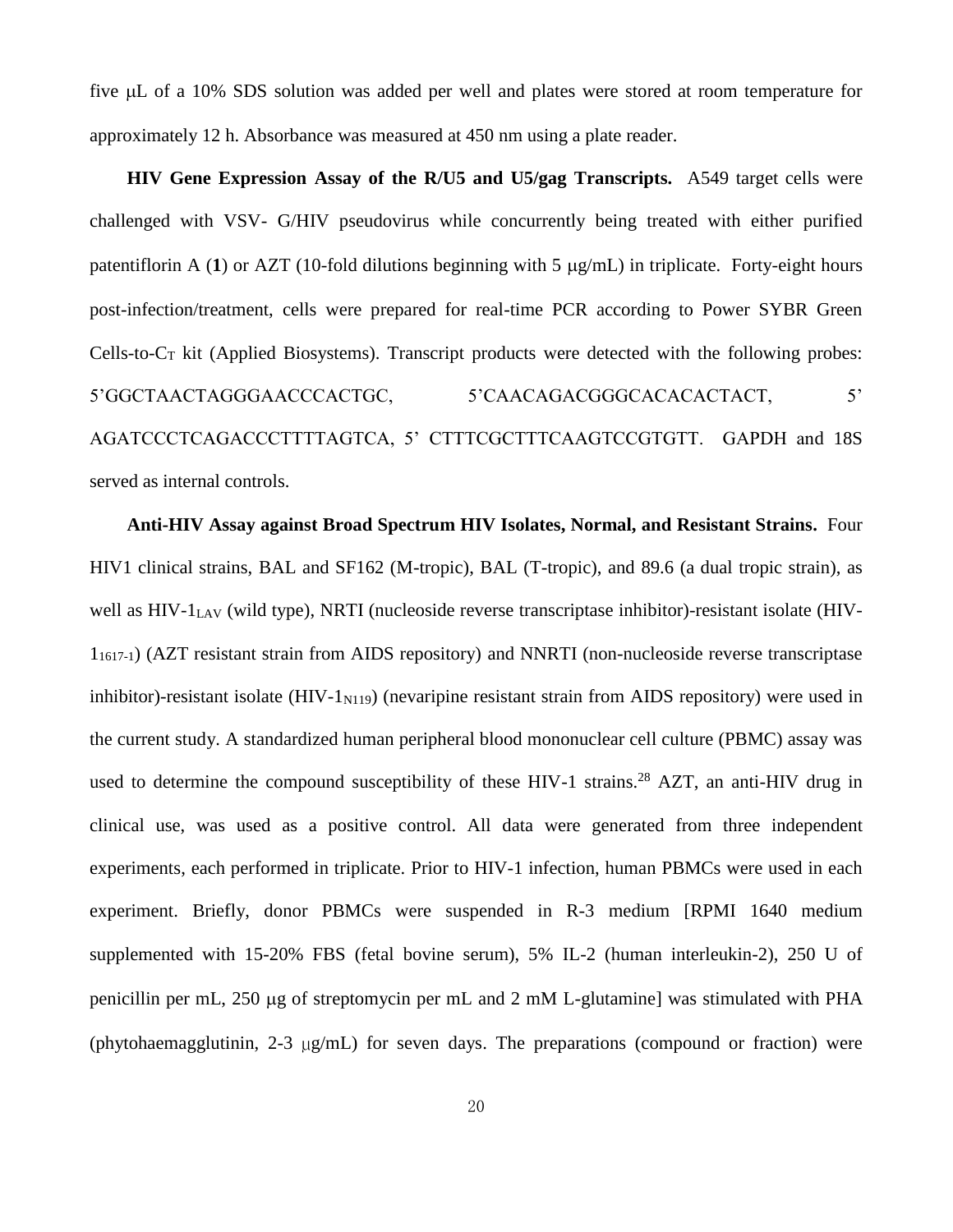added to the cultured cells, and the different HIV-1 strains were used to challenge the cultured cells in 96-well plates  $[1 \times 10^5$  cells per well with 1000 TCID<sub>50</sub> (virus 50% tissue culture infectious doses) of HIV strain]. After seven days of incubation, the supernatants were collected and the HIV p24 levels of the infected cells were determined using a  $p24$  antigen ELISA. To measure IC<sub>50</sub> values, each drug was tested using seven concentrations  $(5, 1, 0.2, 0.04, 0.008, 0.016,$  and 0  $\mu$ g/mL). The IC<sub>50</sub>s were calculated by comparing p24 antigen values for the compounds (fraction)-containing wells with those for no drug control wells. For the p24 assay, the maximum cutoff should be around 120-150 pg/mL.

**Chemical Synthesis of Patentiflorin A (1) and Its Glycoside Congeners (15 and 16).** A schematic illustration for the synthesis of patentiflorin A (**1**) is summarized in Schemes 1 and 2. The same synthesis approach was used to synthesize two patentiflorin A congener diphyllin glycosides:  $7\beta$ -D-xylosyloxydiphyllin (15) and 7 $\beta$ -D-glucopyranosyloxydiphyllin (16) by replacing D-quinovose with D-xylose and D-glucose in Scheme 2, respectively. All starting materials and reagents are commercially available. Intermediates and final products were purified by silica gel column chromatography, and analyzed via NMR and MS data. The aglycone diphyllin (**10**) is the key intermediate to the synthesis of patentiflorin A and its congeners.

*2-Bromo-4, 5-dimethoxybenzaldehyde (3).* 3, 4-Dimethoxybenzaldehyde (veratral, **2a**) (10.5 g, 63.3 mmol) was dissolved in dry, degassed MeOH (250 mL) and stirred under argon. To this solution was added Br<sub>2</sub> (3.56 mL, 69.1 mmol), and the reaction mixture was stirred for 6 h at rt. After the completion of the reaction, as indicated by TLC, solvent was removed through evaporation and the resulting mixture was partitioned between  $CH_2Cl_2$  (250 mL) and a saturated solution of Na<sub>2</sub>S<sub>2</sub>O<sub>3</sub> (250 mL). The aqueous layer was extracted with  $CH_2Cl_2$  (2  $\times$  150 mL), and the combined organic layers were washed with water (250 mL), brine (250 mL), and dried over anhydrous Na<sub>2</sub>SO<sub>4</sub>. After the solvent was removed, the residue was purified by silica gel chromatography, eluting with 20% EtOAc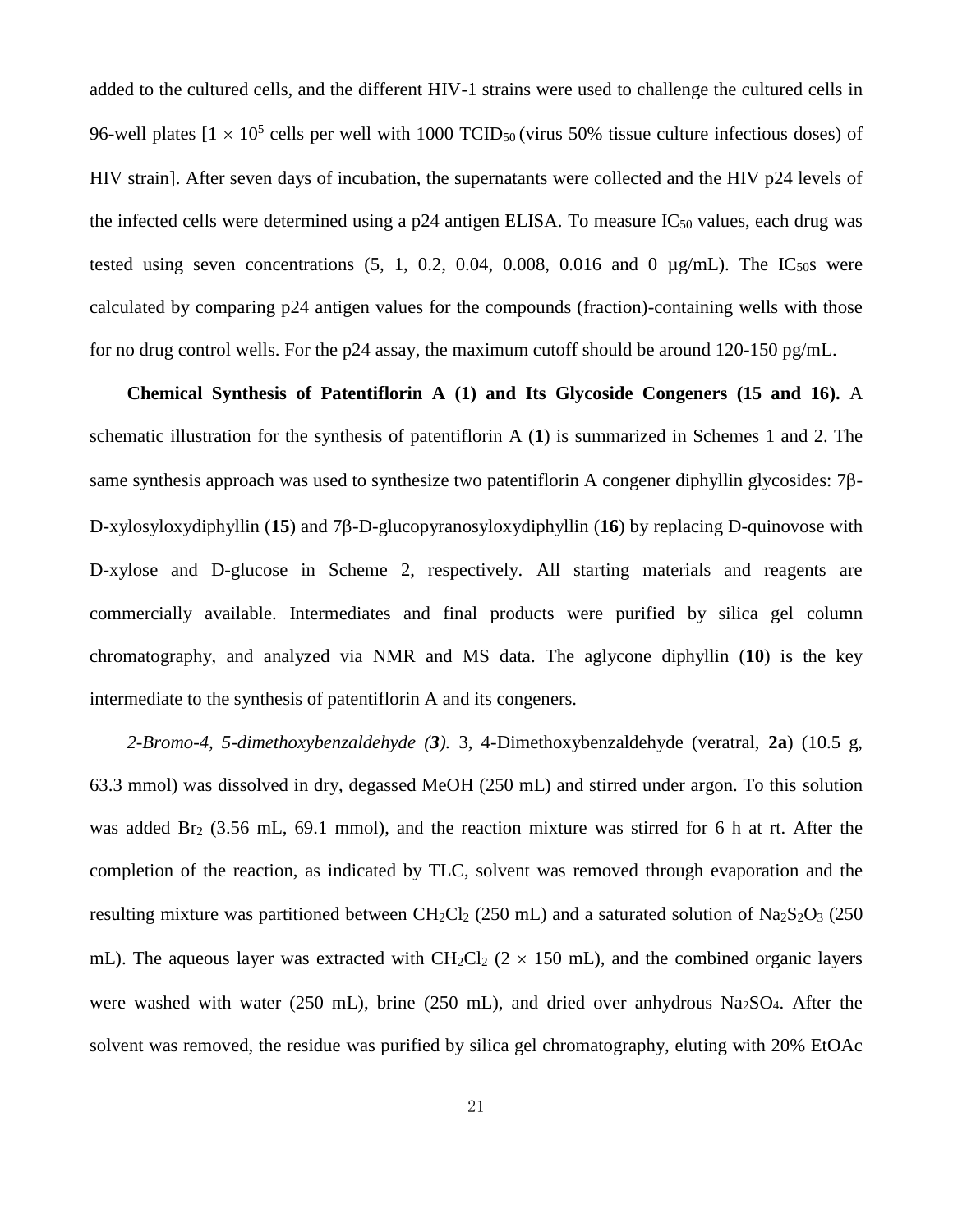in *n*-hexane, to afford 2-bromo-4, 5-dimethoxybenzaldehyde (3) as a white foam (13.4 g, 86%): <sup>1</sup>H NMR (CDCl<sub>3</sub>, 500 MHz)  $\delta$  10.18 (1H, s, H-7), 7.41 (1H, s, H-6), 7.06 (1H, s, H-3), 3.97 (3H, s, OCH<sub>3</sub>), 3.92 (3H, s, OCH<sub>3</sub>); <sup>13</sup>C NMR (CDCl<sub>3</sub>, 125 MHz)  $\delta$  190.9 (CH, C-7), 154.6 (C, C-4), 149.0 (C, C-5), 126.6 (C, C-1), 120.5 (C, C-2), 115.5 (CH, C-6), 110.5 (CH, C-3), 56.6 (CH3, OCH3), 56.3 (CH3,  $OCH<sub>3</sub>$ ).

*2-(2-Bromo-4, 5-dimethoxyphenyl)-[1, 3]dithiane (4).* To a flask containing dry benzene (300 mL), the bromoaldehyde  $(3)$   $(12.3 \text{ g}, 50.2 \text{ mmol})$ , 1, 3-propanedithiol [HS(CH<sub>2</sub>)<sub>2</sub>SH, 5.04 mL, 50.2 mmol], and *p*-toluenesulfonic acid (0.48 g, 2.79 mmol) were added. The flask was connected to a Dean-Stark trap and refluxed for 10 h. The solvent was removed *in vacuo*, and the residue was partitioned between Et<sub>2</sub>O (150 mL) and 1 M NaOH (150 mL). The organic layer was washed with 1 M NaOH (150 mL), H<sub>2</sub>O (250 mL), brine (250 mL), and dried over anhydrous Na<sub>2</sub>SO<sub>4</sub>. After the solvent was removed, the residue was purified by silica gel chromatography, eluting with 20% EtOAc in *n*hexane to yield 2-(2-bromo-4, 5-dimethoxyphenyl)-[1, 3]dithiane (**4**) (15.6 g, 93%) as a white foam: <sup>1</sup>H NMR (CDCl<sub>3</sub>, 500 MHz)  $\delta$  7.16 (1H, s, H-3), 6.99 (1H, s, H-6), 5.53 (1H, s, H-7), 3.90 (3H, s, OCH3), 3.85 (3H, s, OCH3), 3.12 (2H, brt, *J* = 13.0 Hz, H-S1a and H-S3a), 2.90 (2H, brd, *J* = 11.5 Hz, H-S1b and H-S3b), 2.18 (1H, brdt, *J* = 12.0, 2.0 Hz, H-S2a), 1.93 (1H, brqd, *J* = 11.5, 3.0 Hz, H-S2b); <sup>13</sup>C NMR (CDCl<sub>3</sub>, 125 MHz):  $\delta$  149.5 (C, C-5), 149.0 (C, C-4), 130.3 (C, C-1), 115.3 (CH, C-3), 113.0 (C, C-2), 111.9 (CH, C-6), 56.29 (CH3, OCH3), 56.27 (CH3, OCH3), 50.6 (CH, C-7), 32.4 (2C,  $CH<sub>2</sub>$ , C-S1 and C-S3), 25.1 (CH<sub>2</sub>, C-S2).

*Benzo[1, 3]dioxol-5-yl-(2-[1, 3]dithian-2-yl-4, 5-dimethoxyphenyl)methanol (5).* To a solution of the dithiane (**4**) (15.6 g, 46.6 mmol) in dry THF (150 mL) was added *n*-BuLi (43.7 mL, 1.6 M solution in *n*-hexane, 69.9 mmol) at -78 ºC under argon, and the mixture was stirred for 1 h. A solution of piperonal (**2b**, 8.39 g, 55.9 mmol) in dry THF (30 mL) was added at -78 ºC. The mixture was stirred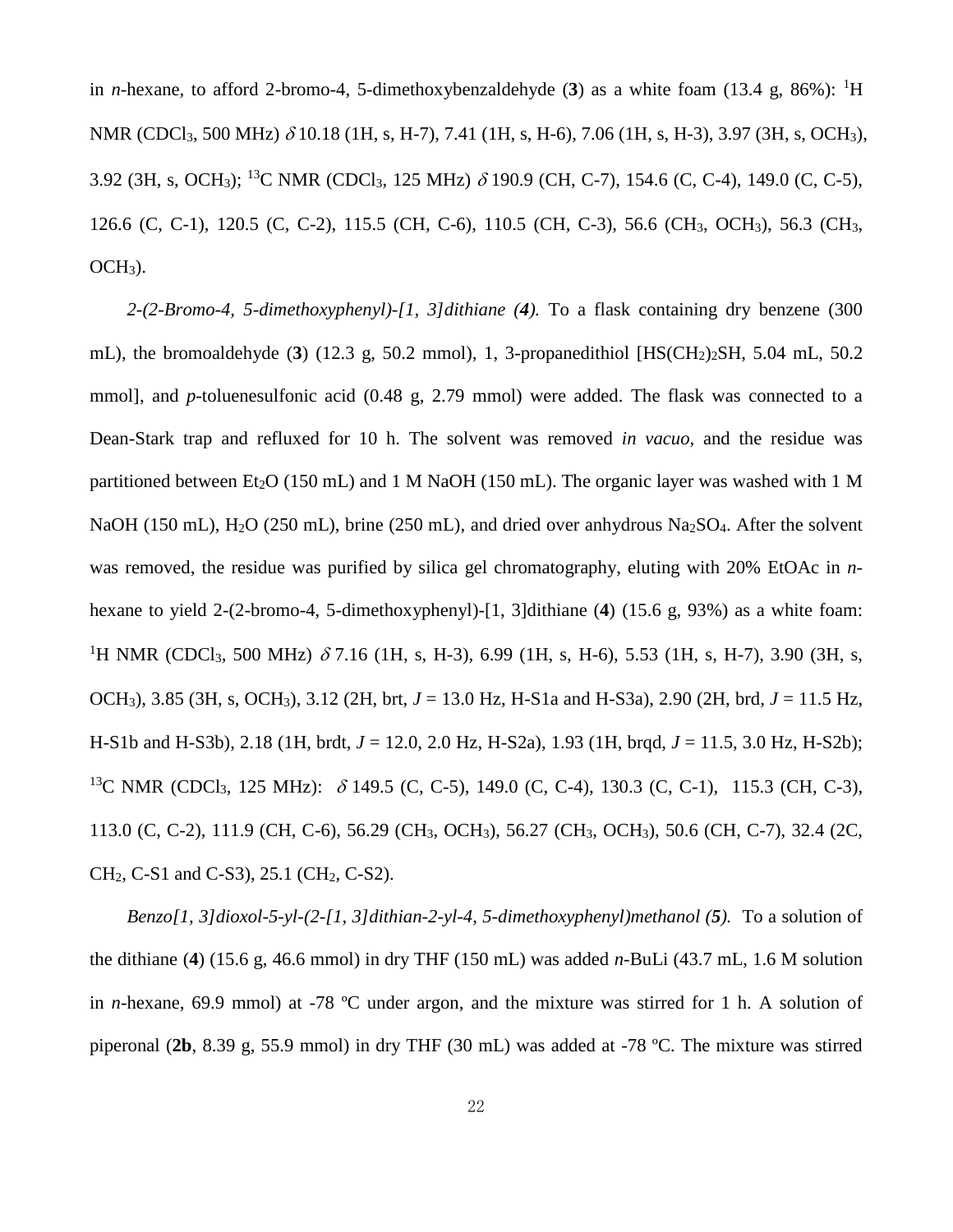for 2 h and allowed to warm up to rt over 3 h. The reaction was quenched with a saturated solution of NH<sub>4</sub>Cl (100 mL), and the mixture was extracted with Et<sub>2</sub>O ( $3 \times 80$  mL). The organic layer was washed with brine, dried over anhydrous  $Na<sub>2</sub>SO<sub>4</sub>$ , and concentrated. The residue was purified by silica gel chromatography, eluting with 20-40% EtOAc in *n*-hexane to afford the diphenyl alcohol **5** as a white foam (9.5 g, 50 %): <sup>1</sup>H NMR (CDCl<sub>3</sub>, 400 MHz)  $\delta$  7.12 (1H, s, H-3), 6.86 (1H, brd, *J* = 7.6 Hz, H-6'), 6.85 (1H, s, H-6), 6.83 (1H, s, H-2), 6.12 (1H, brs, H-7), 5.94 (2H, s, -OCH2O-), 5.39 (1H, s, H-7), 3.90 (3H, s, OCH3), 3.78 (3H, s, OCH3), 2.96 (2H, brt, *J* = 12.8 Hz, H-S1a and H-S3a), 2.80 (2H, brd, *J* = 13.6 Hz, H-S1b and H-S3b), 2.14 (1H, brd, J = 14.4 Hz, H-S2a), 1.89 (1H, brq, *J* = 14.0 Hz, H-S2b); <sup>13</sup>C NMR (CDCl<sub>3</sub>, 100 MHz)  $\delta$  148.9 (C, C-3'), 148.8 (C, C-4'), 147.7 (C, C-4), 146.8 (C, C-5), 137.2 (C, C-1), 133.4 (C, C-2), 128.9 (C, C-1), 119.9 (CH, C-6), 111.4 (CH, C-6), 110.9 (CH, C-3), 108.1 (CH, C-5'), 107.4 (CH, C-2'), 101.1 (CH<sub>2</sub>, -OCH<sub>2</sub>O-), 72.0 (CH, C-7'), 56.1 (CH<sub>3</sub>, OCH<sub>3</sub>), 56.0 (CH3, OCH3), 47.9 (CH, C-7), 32.6 (CH2, C-S1 or C-S3), 32.5 (CH2, C-S3 or C-S1), 25.1 (CH2, C-S2).

*Benzo[1,3]dioxol-5-yl-(2-[1,3]dithian-2-yl-4,5-dimethoxyphenyl)methanone (6).* The diphenyl alcohol **5** (8.4 g. 20.7 mmol) was stirred with activated  $MnO<sub>2</sub>$  (30.0 g, 345 mmol) in CH<sub>2</sub>Cl<sub>2</sub> (200 mL) at rt under nitrogen for 16 h. The solution was filtered through a plug of celite, and washed with CHC1<sup>3</sup> (300 mL). The filtrate was subsequently evaporated to dryness to afford the diphenyl ketone **6** as a white foam (8.2 g, 98%): <sup>1</sup>H NMR (CDCl<sub>3</sub>, 400 MHz)  $\delta$ 7.39 (1H, brd, *J* = 1.2 Hz, H-2'), 7.35 (1H, brdd, *J* = 8.0, 1.6 Hz, H-6), 7.31 (1H, s, H-3), 6.84 (1H, d, *J* = 8.0 Hz, H-5), 6.80 (1H, s, H-6), 6.07 (2H, s, -OCH2O-), 5.45 (1H, s, H-7), 3.99 (3H, s, OCH3), 3.82 (3H, s, OCH3), 2.94 (2H, brtd, *J* = 12.4, 1.5 Hz, H-S1a and H-S3a), 2.82 (2H, brdt, *J* = 14.4, 3.6 Hz, H-S1b and H-S3b), 2.10 (1H, brdq, *J* = 14.0, 1.6 Hz, H-S2a), 1.88 (1H, brqt,  $J = 12.4$ , 2.8 Hz, H-S2b); <sup>13</sup>C NMR (CDCl<sub>3</sub>, 100 MHz)  $\delta$  195.0 (C, C-7), 152.2 (C, C-4), 151..1 (C, C-5), 148.2 (C, C-3), 147.8 (C, C-4), 132.7 (C, C-1), 131.7 (C, C-1), 129.9 (C, C-2), 127.6 (CH, C-2), 112.1 (CH, C-6), 111.9 (CH, C-3), 109.6 (CH, C-6), 107.9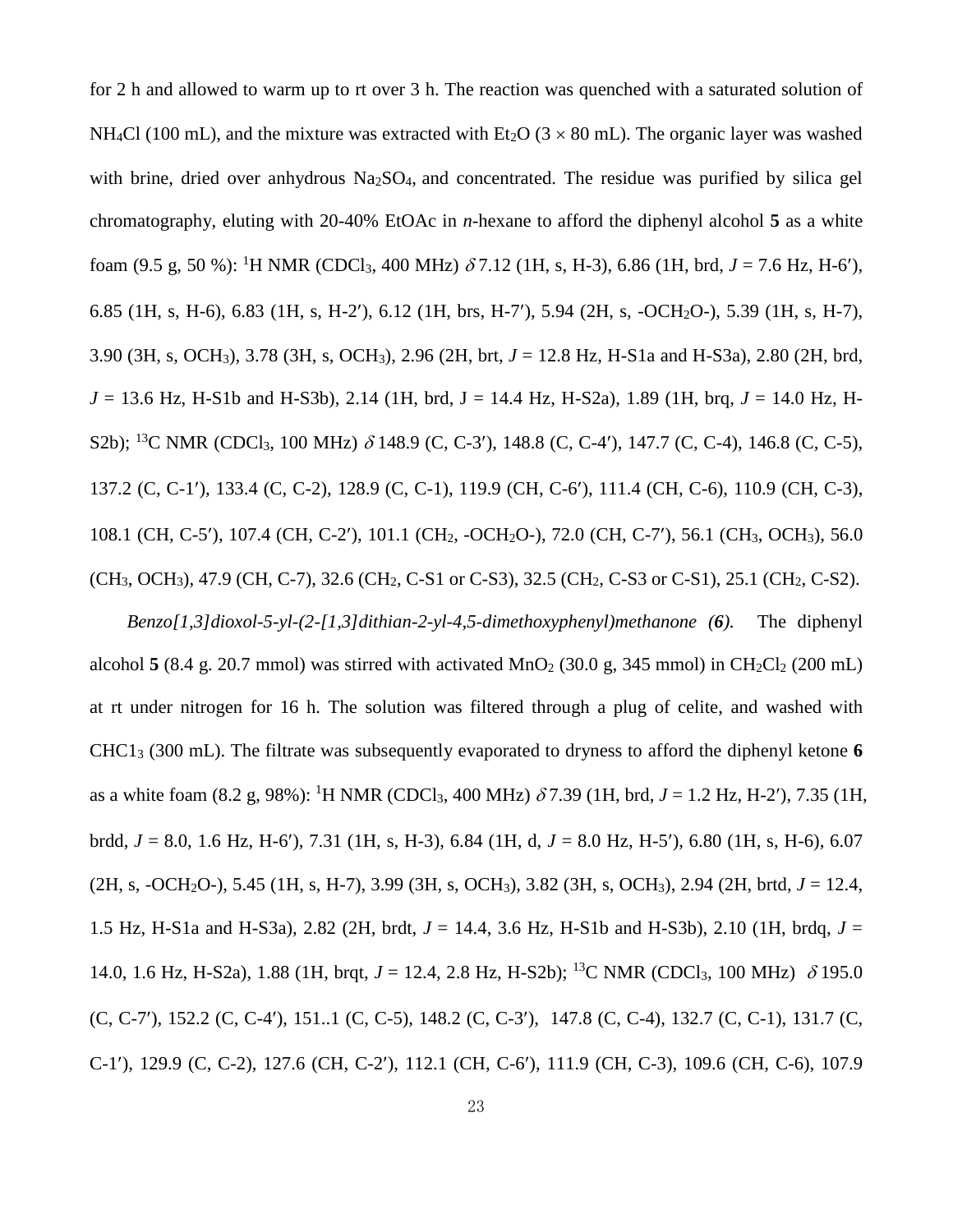(CH, C-5'), 102.1 (CH<sub>2</sub>, -OCH<sub>2</sub>O-), 56.3 (CH<sub>3</sub>, OCH<sub>3</sub>), 56.2 (CH<sub>3</sub>, OCH<sub>3</sub>), 47.7 (CH, C-7), 32.4 (2C, CH<sub>2</sub>, C-S1 and C-S3), 25.1 (CH<sub>2</sub>, C-S2).

*9-Benzo[1, 3]dioxol-5-yl-9-hydroxy-4-([1, 3]-dithian-2-yl)-6, 7-dimethoxy-3a, 4, 9, 9atetrahydro-3H-naphtho[2, 3-c]furan-1-one (8). n*-Butyilithium (1.6 M solution in hexanes, 62.5 mL, 100 mmol) was added dropwise over 5 min to a cooled (-78  $^{\circ}$ C) solution of diisopropylamine (14.1 mL, 100 mmol) in THF (43 mL) under argon. The solution was warmed to ambient temperature over 30 min to afford lithium diisopropylamide (LDA). The freshly prepared solution (25.7 mL) was added, dropwise via syringe over 3 min to a cooled (-78 °C) THF solution (60 mL) of the diphenyl ketone 6 (5.78 g, 14.3 mmol). After 40 min, 2(5*H*)-furanone (**7**) (1.44 g. 17.3 mmol) in THF (10 mL) was added to the solution over 1 min. The reaction mixture was warmed to rt for 1 h, and quenched with  $H_2O$  (2) mL). The solvent was removed by evaporation under vacuum. The residue was purified by silica gel chromatography by eluting with 10 % MeOH in CH2Cl<sup>2</sup> to yield the lactone **8** (3.95 g, 57% yield) as a white powder: <sup>1</sup>H NMR (CDCl<sub>3</sub>, 500 MHz)  $\delta$  7.58 (1H, s, H-3), 6.93 (1H, dd,  $J = 8.0$ , 1.5 Hz, H-6'), 6.87 (1H, d, *J* = 1.5 Hz, H-2), 6.77 (1H, d, *J* = 8.0 Hz, H-5), 6.40 (1H, s, H-6), 5.95 (2H, s, -OCH2O-), 4.41 (1H, brt, *J* = 8.0 Hz, H-9a), 4.20 (1H, dd, *J* = 12.0, 9.0 Hz, H-9b), 3.96 (3H, s, 5-OCH3), 3.87 (1H, dt, *J* = 12.0, 7.5 Hz, H-8), 3.67 (3H, s, 4-OCH3), 3.40 (1H, d, *J* = 6.0 Hz, H-8), 3.22 (1H, brtd, *J* = 12.5, 2.5 Hz, H-S1a or H-S3a), 3.14 (1H, brtd, *J* = 12.5, 2.0 Hz, H-S3a or H-S1a), 2.90 (1H, brdt, *J* = 11.5, 3.0 Hz, H-S1b or H-S3b), 2.78 (1H, brdt, *J* = 11.5, 3.0 Hz, H-S3b or H-S1b), 2.34 (1H, brs, 7- OH), 2.23 (1H, brd,  $J = 14.0$  Hz, H-S2a), 2.01 (1H, brq,  $J = 13.0$  Hz, H-S2b); <sup>1</sup>H NMR (DMSO-d<sub>6</sub>, 400 MHz) 7.44 (1H, s, H-3), 6.85 (1H, d, *J* = 8.0 Hz, H-5), 6.81 (1H, d, *J* = 1.2 Hz, H-2), 6.75 (1H, dd, *J* = 8.0, 1.6 Hz, H-5), 6.41 (1H, s, H-6), 6.04 (1H, brs, 7-OH), 6.00 (2H, s, -OCH2O-), 4.30 (1H, m, H-8),4.02 (2H, m, H2-9), 3.78 (3H, s, 5-OCH3), 3.52 (3H, s, 4-OCH3), 3.43 (1H, brtd, *J* = 12.8, 2.0 Hz, H-S1a or H-S3a), 3.27 (1H, brt, *J* = 12.8 Hz, H-S3a or H-S1a), 3.09 (1H, brd, *J* = 6.0 Hz, H-8),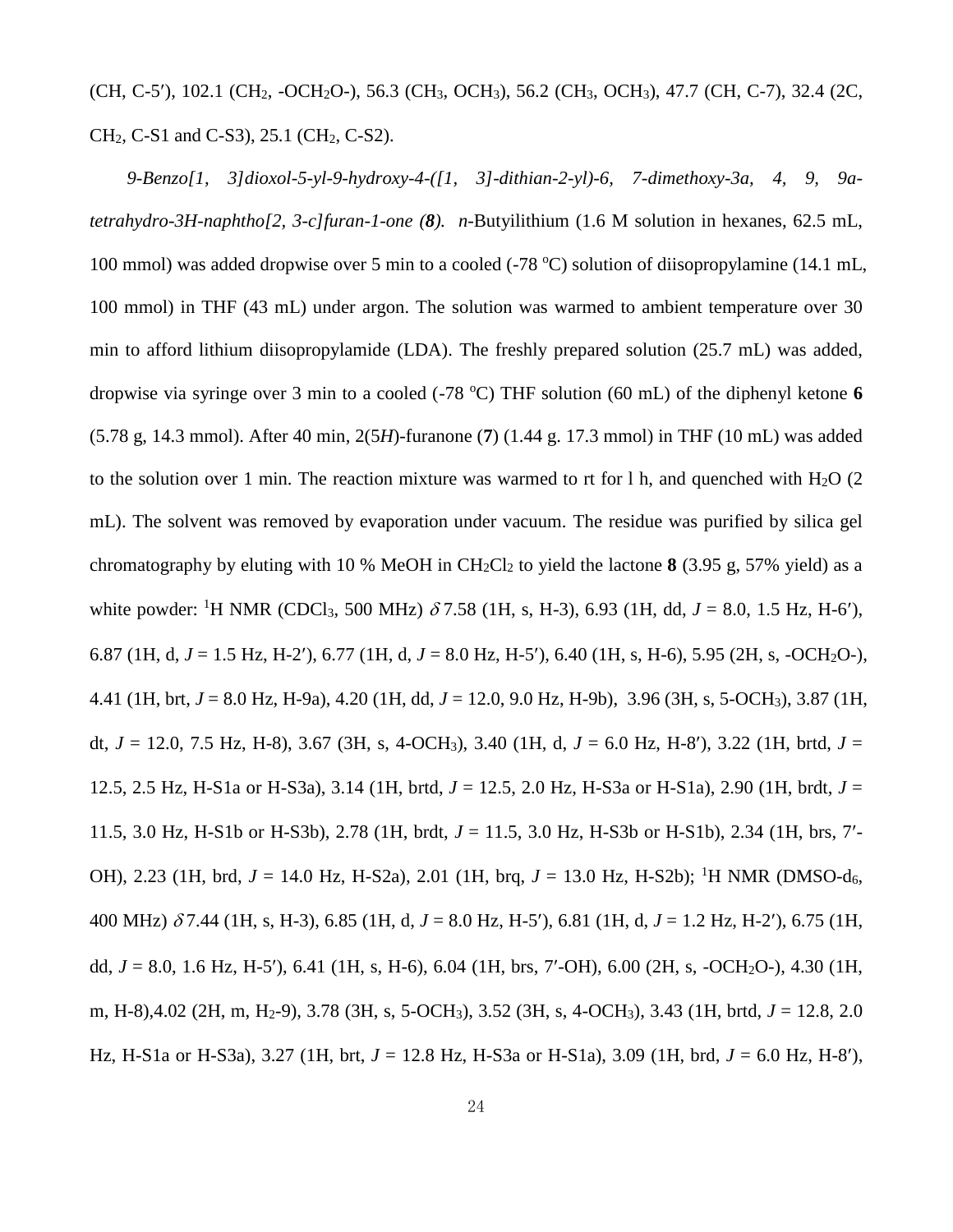2.87 (1H, brd, *J* = 14.4 Hz, H-S1b or H-S3b), 2.72 (1H, brd, *J* = 14.8 Hz, H-S3b or H-S1b), 2.14 (1H, brd, J = 14.0 Hz, H-S2a), 1.76 (1H, brg, J = 13.2 Hz, H-S2b); <sup>13</sup>C NMR (DMSO-d<sub>6</sub>, 100 MHz)  $\delta$ 174.2 (C, C-9), 148.8 (C, C-4), 148.6 (C, C-3), 146.7 (C, C-4), 145.7 (C, C-5), 143.6 (C, C-1), 133.8 (C, C-2), 126.4 (C, C-1), 119.3 (CH, C-6), 112.6 (CH, C-6), 109.5 (CH, C-3), 107.4 (CH, C-5), 106.8 (CH, C-2'), 101.0 (CH<sub>2</sub>, -OCH<sub>2</sub>O-), 70.0 (C, C-7'), 68.3 (CH<sub>2</sub>, C-9), 55.5 (CH<sub>3</sub>, OCH<sub>3</sub>), 55.4 (CH<sub>3</sub>, OCH<sub>3</sub>), 51.0 (CH, C-8'), 49.0 (C, C-7), 41.1 (CH, C-8), 28.2 (CH<sub>2</sub>, C-S1 or C-S3), 26.2 (CH<sub>2</sub>, C-S3 or C-S1), 23.7 (CH2, C-S2).

*9-Benzo[1, 3]dioxol-5-yl-9-hydroxy-6, 7-dimethoxy-3, 3a, 9, 9a-tetrahydronaphtho[2, 3-c]furan-1, 4-dione (9).* A solution of the lactone **8** (315 mg, 0.65 mmol), HgO (153 mg, 0.71 mmol) and HgCl<sub>2</sub> (388 mg, 1.43mmol) in aqueous MeCN (85%, 30 mL) was refluxed for 3 h. The reaction solution was then partitioned between  $CHC1<sub>3</sub>$  and saturated  $(NH<sub>4</sub>)<sub>2</sub>CO<sub>3</sub>$ . The organic layer was washed with brine, dried over MgSO4, concentrated, followed by silica gel column chromatography, eluting with 10 % MeOH in CH<sub>2</sub>Cl<sub>2</sub> to yield the benzofuranone **9** as a yellowish powder (134 mg, 52%): <sup>1</sup>H NMR  $(CDCl<sub>3</sub>, 400 MHz)$   $\delta$ 7.46 (1H, s, H-6), 7.23 (1H, s, H-3), 6.80 (1H, d,  $J = 1.9$  Hz, H-2'), 6.62 (1H, d,  $J$  $= 8.2$  Hz, H-5'), 6.38 (1H, dd,  $J = 8.2$ , 2.0 Hz, H-6'), 5.91 (2H, s, -OCH<sub>2</sub>O-), 5.72 (1H, brs, 7'-OH), 4.70 (1H, d, *J* = 9.2 Hz, H-9a), 4.27 (1H, dd, *J* = 9.2, 5.8 Hz, H-9b), 3.94 (3H, s, OCH3), 3.92 (3H, s, OCH3), 3.42 (1H, d, *J* = 7.4 Hz, H-8), 3.06 (1H, dd, *J* = 7.4, 5.6 Hz, H-8); <sup>13</sup>C NMR (CDCl3, 100 MHz)  $\delta$  192.9 (C, C-7), 176.8 (C, C-9'), 155.7 (C, C-4), 149.5 (C, C-5), 148.1 (C, C-4'), 147.5 (C, C-3), 141.9 (C, C-1), 138.3 (C, C-1), 125.4 (C, C-2), 120.0 (CH, C-6), 108.7 (CH, C-3), 108.0 (CH, C-6), 107.8 (CH, C-5), 106.8 (CH, C-2), 101.3 (CH2, -OCH2O-), 72.8 (C, C-7), 70.7 (CH2, C-9), 56.4 (CH3, OCH3), 56.1 (CH3, OCH3), 50.3 (CH, C-8), 46.0 (CH, C-8).

*Diphyllin (10).* The benzofuranone **9 (**134 mg**,** 0.34 mmol) and *p*-toluenesulfonic acid (37 mg, 0.22 mmol) were refluxed in benzene (15 mL) for 16 h. The solvent was removed by evaporation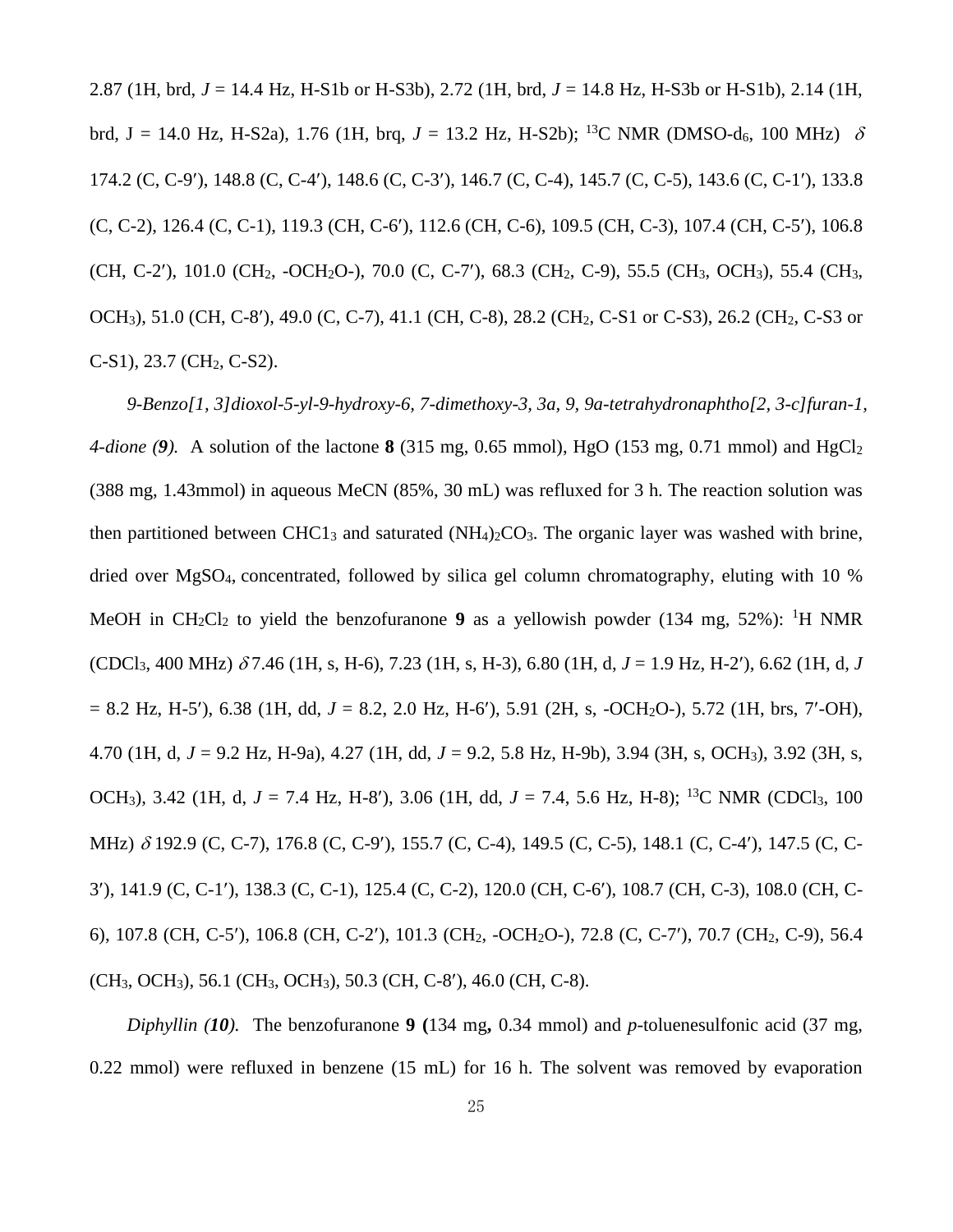under vacuum. The residue was purified by silica gel column chromatography, eluting with 50% EtOAc in *n*-hexane to yield diphyllin  $(10)$  as a yellowish powder  $(106 \text{ mg}, 82\%)$ .<sup>41</sup>

*Tetra-O-acetyl-D-quinovose (12).*To a solution of D-quinovose (**11**, 100 mg, 0.61 mmol) in pyridine (5 mL) was added DMAP (7.5 mg, 0.06 mmol) and  $Ac_2O$  (1.5 mL) at rt. The reaction mixture was stirred overnight, and quenched with MeOH (1 mL). Evaporation of the solvent to dryness afforded the tetraacetate 12 as a white powder (203 mg, 100 %): <sup>1</sup>H NMR (CDCl<sub>3</sub>, 400 MHz)  $\delta$  6.27  $(1H, d, J = 4.0 Hz, H-1''), 5.43 (1H, t, J = 10.0 Hz, H-2''), 5.06 (1H, dd, J = 10.4, 3.6 Hz, H-3''), 4.86$  $(1H, t, J = 10.0 \text{ Hz}, H-4)$ , 4.02 (1H, m, H-5''), 2.17 (3H, s, COCH<sub>3</sub>), 2.06 (3H, s, COCH<sub>3</sub>), 2.03 (3H, s, COCH<sub>3</sub>), 2.01 (3H, s, COCH<sub>3</sub>), 1.20 (3H, d,  $J = 6.0$ , 6''-CH<sub>3</sub>);<sup>13</sup>C NMR (CDCl<sub>3</sub>, 100 MHz):  $\delta$  170.3 (C, COCH<sub>3</sub>), 169.8 (C, COCH<sub>3</sub>), 169.7 (C, COCH<sub>3</sub>), 169.1 (C, COCH<sub>3</sub>), 91.7 (CH, C-1''), 73.3 (CH,  $C-5$ "), 69.9 (CH, C-3"), 69.6 (CH, C-4"), 67.9 (CH, C-2"), 21.0 (CH<sub>3</sub>, COCH<sub>3</sub>), 20.8 (CH<sub>3</sub>, COCH<sub>3</sub>), 20.7 (CH<sub>3</sub>, COCH<sub>3</sub>), 20.5 (CH<sub>3</sub>, COCH<sub>3</sub>), 17.4 (CH<sub>3</sub>, 6''-CH<sub>3</sub>).

*Tri-O-acetyl-D-quinovosyl bromide (13).* The tetraacetate **12** (203 mg) was dissolved in glacial HOAc (1 mL) to which 1.5 mL of 33% HBr-HOAc was added slowly at rt with stirring. After stirring for 15 min, the solution was dissolved in  $CH_2Cl_2$  (20 mL) and extracted with  $H_2O$  and 1 M aqueous NaHCO<sub>3</sub>. The CH<sub>2</sub>Cl<sub>2</sub> layer was dried over Na<sub>2</sub>SO<sub>4</sub> and concentrated *in vacuo* to give the brominated quinovose 13 (215 mg, 99% yield from D-quinovose): <sup>1</sup>H NMR (CDCl<sub>3</sub>, 400 MHz)  $\delta$  6.58 (1H, d, *J* = 4.0 Hz, H-1), 5.52 (1H, t, *J* = 9.6 Hz, H-2), 4.89 (1H, t, *J* = 9.6 Hz, H-4), 4.80 (1H, dd, *J* = 10.0, 4.0 Hz, H-3"), 4.19 (1H, m, H-5"), 2.10 (3H, s, COCH<sub>3</sub>), 2.07 (3H, s, COCH<sub>3</sub>), 2.03 (3H, s, COCH<sub>3</sub>), 1.26  $(3H, d, J = 6.4, 6''$ -CH<sub>3</sub>).

*Tri-O-acetylpatentiflorin A (14).* To a solution of diphyllin (**10**) (360 mg, 0.95 mmol) and tetrabutylammonium bromide (TBAB) (306 mg, 0.95 mmol) in CHCl<sub>3</sub> (15 mL) was added 20 mL of aqueous 0.1 M NaOH. After stirring for 10 min at 40  $^{\circ}$ C, the quinovosyl bromide (13) (215 mg, 0.61)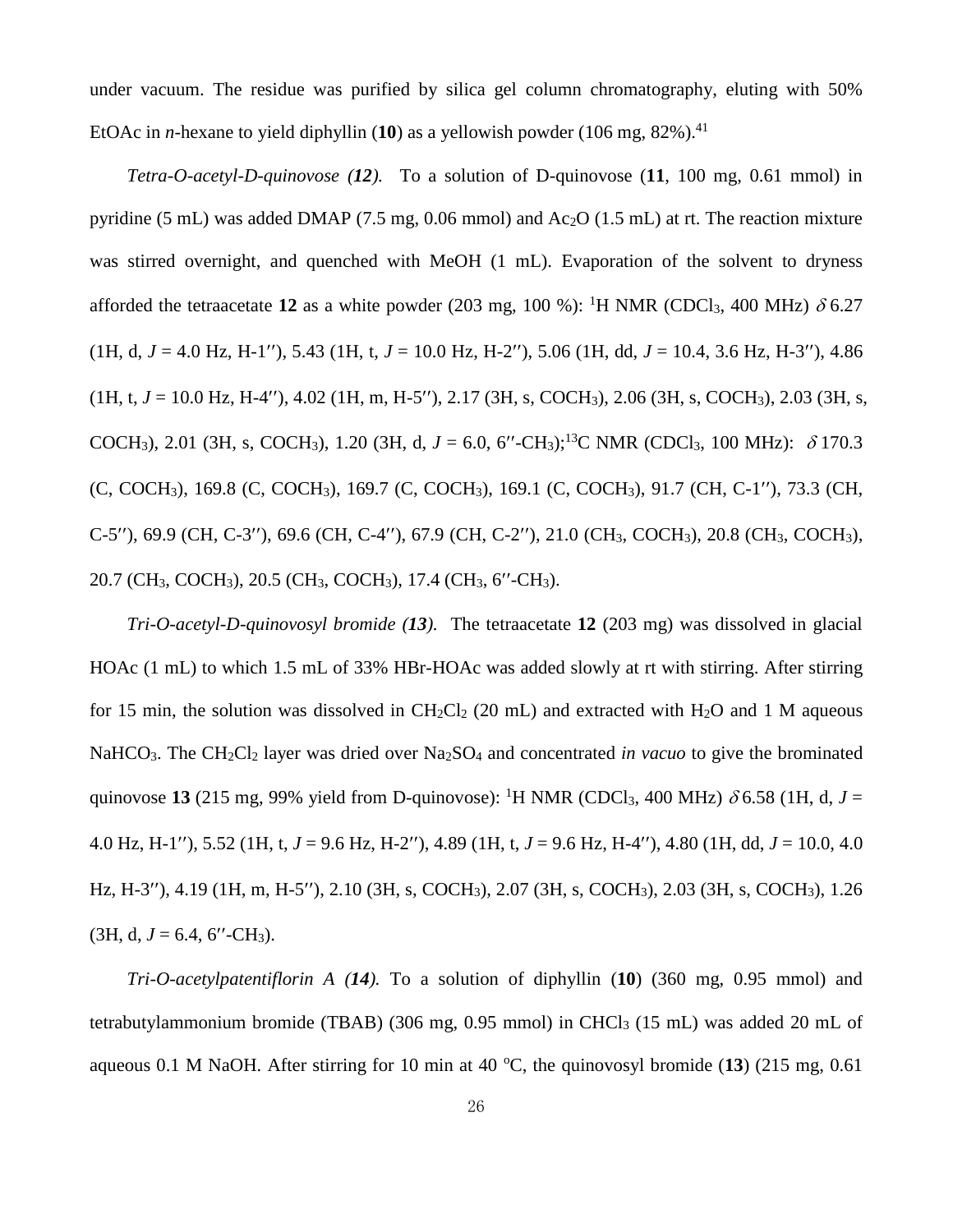mmol) was added. After the two-phase reaction mixture was stirred for 6 h at 40  $^{\circ}$ C, CHCl<sub>3</sub> (20 mL) was added. The organic phase was washed with  $H_2O$ , dried over  $Na_2SO_4$ , and evaporated under reduced pressure. The residue was purified by flash silica gel chromatography, eluting with EtOAcpetroleum ether (1:1) to afford 14 as a white powder (247 mg, 62%): <sup>1</sup>H NMR (CDCl<sub>3</sub>, 400 MHz)  $\delta$ 7.543/7.539 (1H, s, H-6), 7.08 (1H, s, H-3), 6.96 (1H, d, *J* = 8.0, H-5), 6.82 (1H, overlap, H-6), 6.79 (1H, overlap, H-2'),  $6.10/6.05$  (2H, s, -OCH<sub>2</sub>O-), 5.48 (1H, d,  $J = 8.0$  Hz, H-1''), 5.46 (1H, d,  $J = 14.0$ , H-9a), 5.43/5.42 (1H, d,  $J = 14.4$ , H-9b), 5.28 (1H, t,  $J = 9.6$  Hz, H-2"), 5.13 (1H, dd,  $J = 8.0$ , 0.8 Hz, H-3"), 5.00 (1H, t, *J* = 9.6 Hz, H-4"), 4.07 (3H, s, 5-OCH<sub>3</sub>), 3.81 (3H, s, 4-OCH<sub>3</sub>), 3.70 (1H, m, H-5"),  $2.12$  (3H, s, COCH<sub>3</sub>), 2.07 (3H, s, COCH<sub>3</sub>), 2.06 (3H, s, COCH<sub>3</sub>), 1.27 (3H, d,  $J = 6.8$ , 6''-CH<sub>3</sub>).

*Patentiflorin A (1).*<sup>23</sup> To a MeOH solution (10 mL) of compound **14** (247 mg), K<sub>2</sub>CO<sub>3</sub> (138 mg, 1.0 mmol) was added. After stirring for 60 min at rt, the reaction solution was neutralized with 1 M HCl and concentrated under reduced pressure to afford a solid residue that was dissolved in CHCl<sub>3</sub> (10) mL). The resulting CHCl<sub>3</sub> was washed with H<sub>2</sub>O and dried over Na<sub>2</sub>SO<sub>4</sub>. After evaporation of the solvent, the residue was purified by silica gel flash chromatography, eluting with 5% MeOH in  $CH_2Cl_2$ to afford patentiflorin A (1) as a yellowish powder (122 mg, 38 % yield from 10):  $\left[\alpha\right]_D^{20}$  $_{\text{D}}^{20}$  -53.2 (*c* 0.7, MeOH); <sup>1</sup>H NMR (methanol-d<sub>4</sub>, 360 MHz)  $\delta$  8.049/8.039 (1H, s, H-6), 6.968/6.945 (1H, s, H-3), 6.89 (1H, d, *J* = 8.1 Hz, H-5), 6.725/6.648 (1H, d, *J* = 2.6 Hz, H-2), 6.677/6.655 (1H, dd, *J* = 8.0, 1.7, H-6), 6.027/6.016 (2H, m, -OCH2O-), 5.536/5.533 (1H, d, *J* = 15.2, H-9a), 5.409/5.404 (1H, d, *J* = 15.2, H-9b), 4.761/4.759 (1H, d, J = 7.8 Hz, H-1"), 3.972/3.968 (3H, s, 5-OCH<sub>3</sub>), 3.668/6.662 (3H, s, 4-OCH<sub>3</sub>), 3.640/3.636 (1H, dd, *J* = 9.3, 8.0 Hz, H-2"), 3.409 (1H, t, *J* = 9.2 Hz, H-3"), 3.270 (1H, m, H-5"), 3.137 (1H, t,  $J = 9.2$  Hz, H-4"), 1.303/1.301 (3H, d,  $J = 6.1$ , 6"-CH<sub>3</sub>); <sup>13</sup>C NMR (methanol-d<sub>4</sub>, 90 MHz)  $\delta$  172.14 (C, C-9'), 153.25/153.22 (C, C-5), 151.63/151.60 (C, C-4), 148.94 (C, C-4'), 148.94 (C,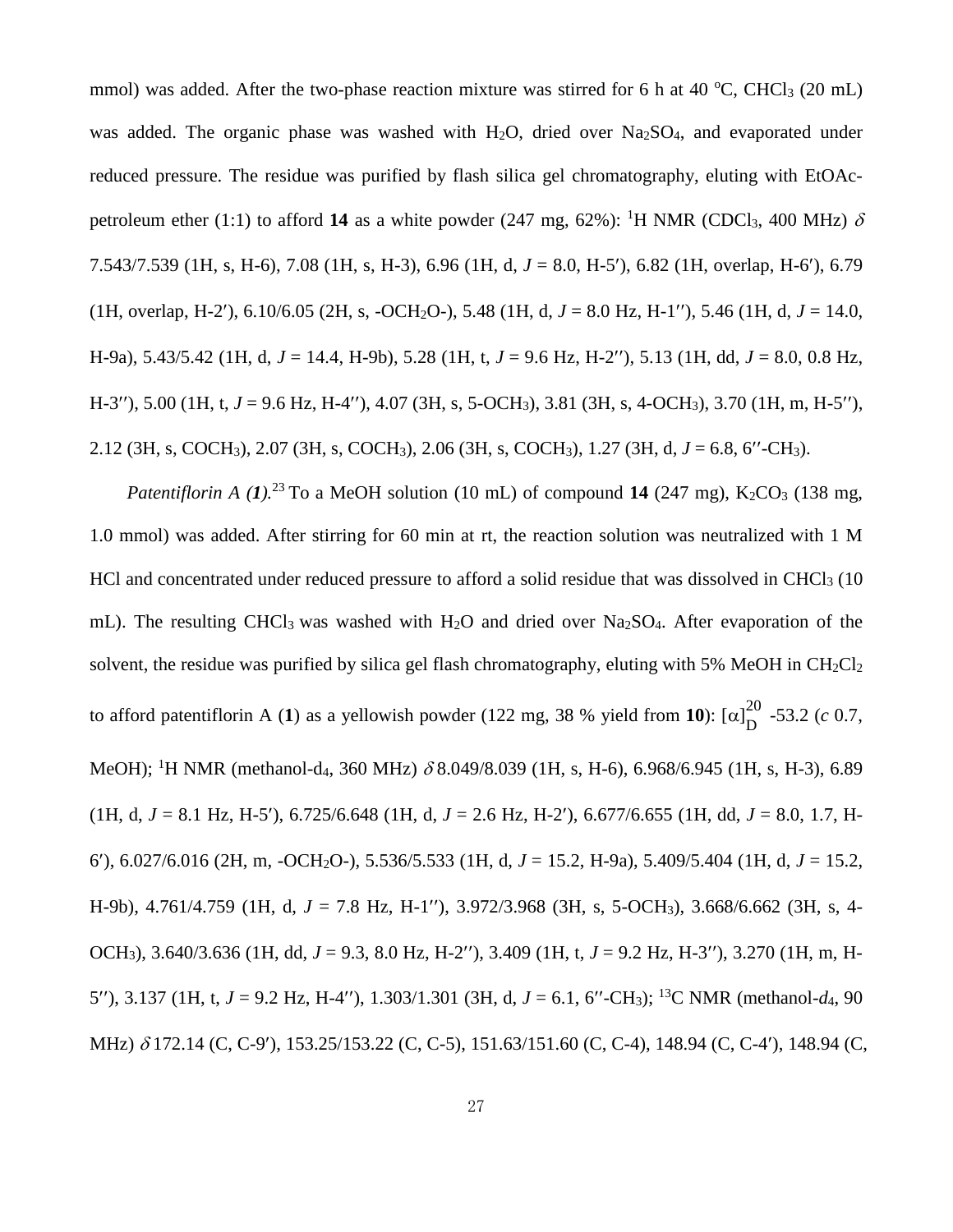C-3), 146.34 (C, C-7), 137.48 (C, C-7), 132.20 (C, C-8), 131.79 (C, C-2), 129.89/129.86 (C, C-1), 128.84 (C, C-1), 124.76/124.71 (CH, C-6), 119.89/119.83 (C, C-8), 111.78/111.76 (C, C-2), 108.94/108.89 (CH, C-5'), 106.83 (CH, C-3), 106.66 (CH, C-1''), 102.68/102.60 (CH<sub>2</sub>, -OCH<sub>2</sub>O-), 77.81 (CH, C-3"), 76.70 (CH, C-4"), 75.70 (CH, C-2"), 73.64 (CH, C-5"), 69.10 (CH<sub>2</sub>, C-9), 56.69 (CH<sub>3</sub>, 5-OCH<sub>3</sub>), 55.98 (CH<sub>3</sub>, 4-OCH<sub>3</sub>), 18.20 CH<sub>3</sub>, C-6"); positive ESIMS  $m/z$  527.02 [M + H]<sup>+</sup> (calcd for  $C_{27}H_{27}O_{11}$ , 527.16).

*7-D-xylosyloxydiphyllin (15, diphyllinin):* <sup>26</sup> A yellowish powder (9.6 mg); <sup>1</sup>H NMR (CDCl3, 400 MHz)  $\delta$  7.86 (1H, s, H-6), 7.06 (1H, brs, H-5'), 6.93 (1H, s, H-3), 6.73-6.85 (2H, m, H-2' and H-6'), 6.070/6.024 (2H, m, -OCH2O-), 5.44 (1H, brd, *J* = 15.8, H-9a), 5.42 (1H, d, *J* = 15.7, H-9b), 4.81 (1H, brs, H-1"), 4.02 (3H, s, 5-OCH<sub>3</sub>), 3.83 (1H, m, H-5"a), 3.78 (3H, s, 4-OCH<sub>3</sub>), 3.52-3.65 (2H, m, H-2" and H-4"), 3.14-3.25 (2H, m, H-3" and H-5"); positive HRESIMS  $m/z$  513.1386 [M + H]<sup>+</sup> (calcd for  $C_{26}H_{25}O_{11}$ , 513.1397).

7β-D-glucopyranosyloxydiphyllin (16, cleristanthin B):<sup>27</sup> A yellowish powder (11.2 mg); <sup>1</sup>H NMR (methanol- $d_4$ , 400 MHz)  $\delta$  8.16 (1H, s, H-6), 7.05 (1H, brs, H-5'), 6.95 (1H, s, H-3), 6.68-6.88  $(2H, m, H-2'$  and H-6'), 6.03 (2H, s, -OCH<sub>2</sub>O-), 5.77 (1H, brd,  $J = 15.4$ , H-9a), 5.47 (1H, d,  $J = 15.4$ , H-9b), 4.83 (1H, brs, H-1''), 4.01 (3H, s, 5-OCH<sub>3</sub>), 3.90 (1H, m, H-6''a), 3.72 (3H, s, 4-OCH<sub>3</sub>), 3.58-3.70 (2H, m, H-2" and H-6"b), 3.36-3.53 (2H, m, H-3"and H-5"), 3.26 (1H, m, H-5"); positive HRESIMS  $m/z$  543.1503 [M + H]<sup>+</sup> (calcd for C<sub>27</sub>H<sub>27</sub>O<sub>12</sub>, 513.1397).

### **ASSOCIATED CONTENT**

#### **Supporting Information**

The Supporting Information is available free of charge on the ACS Publications website at DOI: xx.xxxx/acs.jnat-prod.xxxxxxx.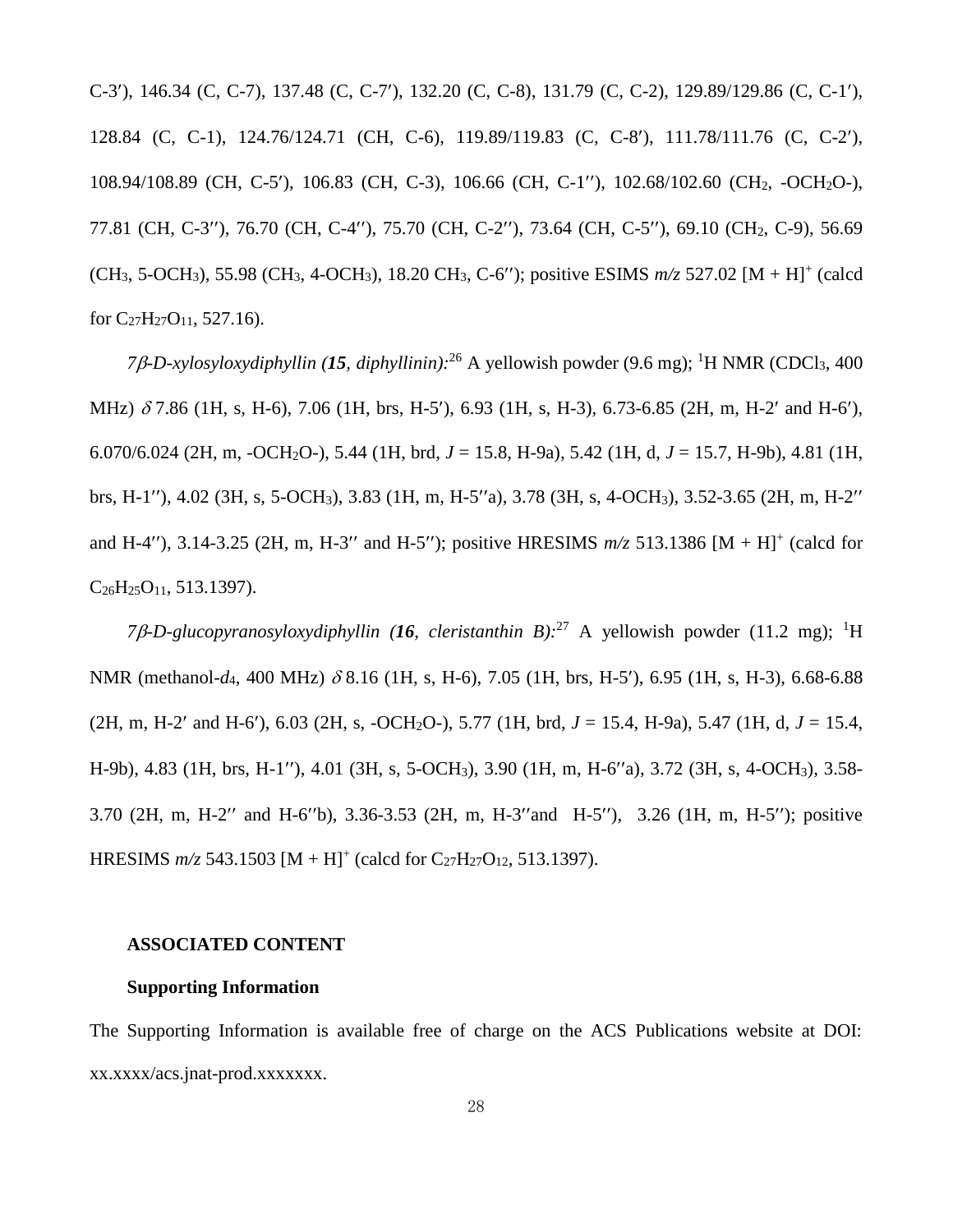<sup>1</sup>H and <sup>13</sup>C NMR data of **1**, "One-Stone-Two-Birds" anti-HIV evaluation system, 1D and 2D NMR, IR, MS spectra of **1**, and NMR and MS spectra of the synthetic compounds (**3**-**6**, **8**-**10** and **13**-**16**) (PDF)

#### **AUTHOR INFORMATION**

#### **Corresponding Authors**

\*Tel: +852-34112956. Fax: +852-34112461. E-mail: zhanghj@hkbu.edu.hk (H.-J. Zhang).

\*Tel: 312-3550203. E-mail: lijun@uic.edu (L. Rong).

#### **Author Contributions**

 $\rm{^{0}H}.$ -J. Zhang and E. Rumschlag-Booms contributed equally to this work

#### **ORCID**

Hong-Jie Zhang: [0000-0002-7175-5166](https://orcid.org/0000-0002-7175-5166)

Harry H. S. Fong: [0000-0002-0615-63](https://orcid.org/0000-0002-7175-5166)35

#### **Notes**

The authors declare no competing financial interest.

#### **ACKNOWLEDGMENTS**

This project was supported by the Research Grants Council of the Hong Kong Special Administrative Region, China (Project No. HKBU 262912), the Health and Medical Research Fund (12132161) of the Food and Health Bureau, Hong Kong SAR, the Hong Kong Baptist University (HKBU) Interdisciplinary Research Matching Scheme (RC-IRMS/15-16/02), Faculty Research Grants, Hong Kong Baptist University (FRG2/11-12/134 and FRG2/14-15/047), NIH Grants 3U01TW001015-10S1 and 2U01TW001015-11A1, administered by the Fogarty International Center as part of an International Cooperative Biodiversity Groups (ICBG) program, through funds from NIH, NSF, and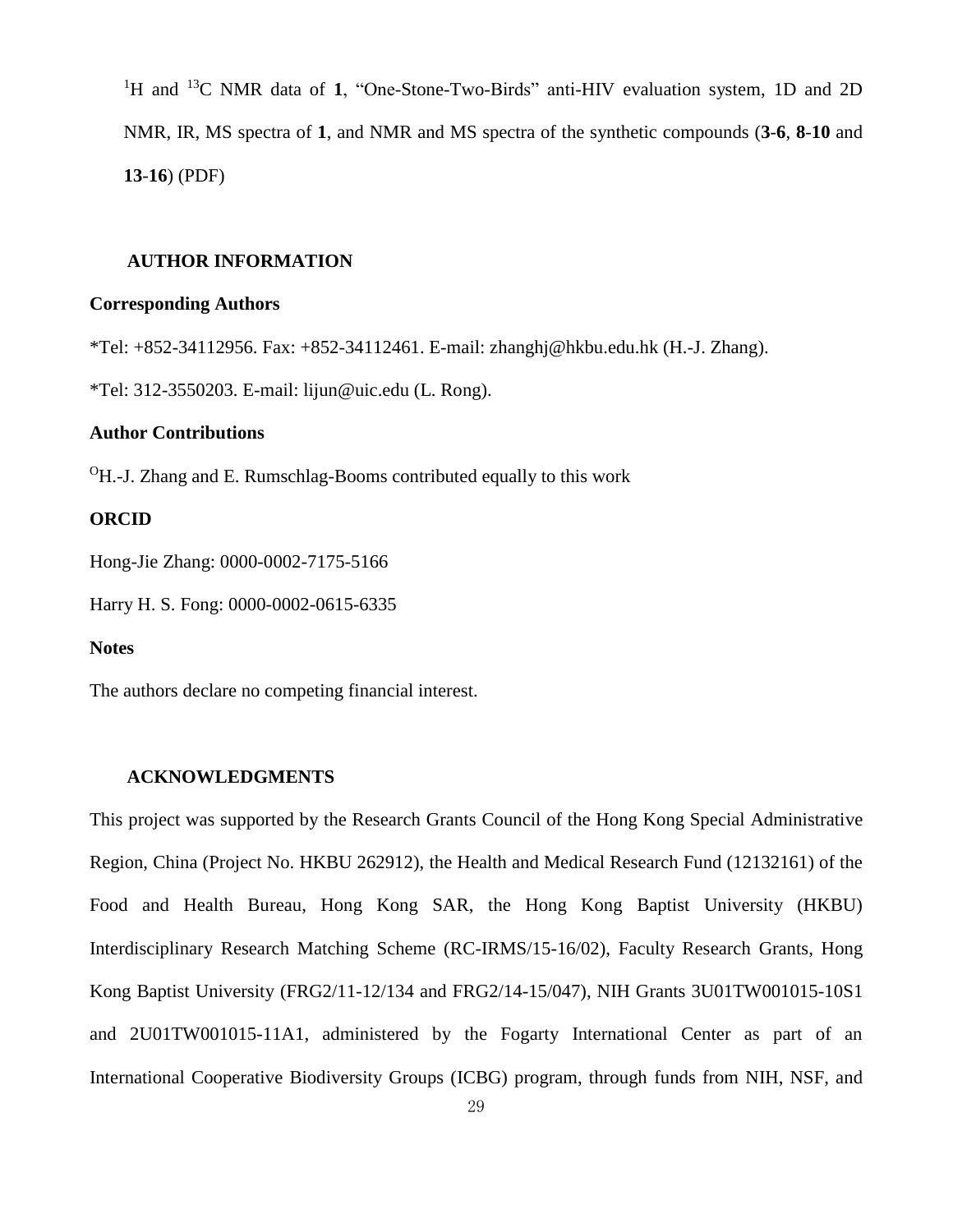Foreign Agricultural Service of the USDA, and Mr. Kwok Yat Wai and Madam Kwok Chung Bo Fun Graduate School Development Fund. The authors are grateful to the Molecular Infectious Disease Core facility at Rush University Medical Center, Chicago, Illinois, USA for conducting the anti-HIV assays against the wild type and resistant isolates in the PBMC.

#### **REFERENCES**

(1) CDC (Centers for Disease Control and Prevention, USA), *Morbidity and Mortality Weekly Report (MMWR)* **1981**, *30*, 250.

(2) Barré-Sinoussi, F.; Chermann, J. C.; Rey, F.; Nugeyre, M. T.; Chamaret, S.; Gruest, J.; Dauguet, C.; Axler-Blin, C.; Vézinet-Brun, F.; Rouzioux, C.; Rozenbaum, L.; Montagnier, W. *Science* **1983**, 220, 868-871.

(3) UNAIDS. Fact Sheet 2016; http://www.unaids.org/en/resources/campaigns/HowAIDSchangedeverything/factsheet (accessed March 31, 2017).

(4) WHO (World Health Organization). Global Health Observatory (GHO) data - HIV/AIDS; http://www.who.int/gho/hiv/en/ (accessed December 28, 2016).

(5) UNAIDS. Global Aids Update 2016; http://www.unaids.org/sites/default/files/media\_asset/global-AIDS-update-2016\_en.pdf (accessed March 31, 2017).

(6) WHO (World Health Organization). Global Health Observatory (GHO) data - the top 10 causes of death; http://www.who.int/mediacentre/factsheets/fs310/en/ (accessed March 31, 2017).

(7) FDA (U.S. Food and Drug Administration). Drugs used in the treatment of HIV infection; http://www.fda.gov/forpatients/illness/hivaids/ucm118915.htm (accessed March 31, 2017).

(8) Thayer, A. M. *C&EN* **2008**, *Sep* 22, 29–36.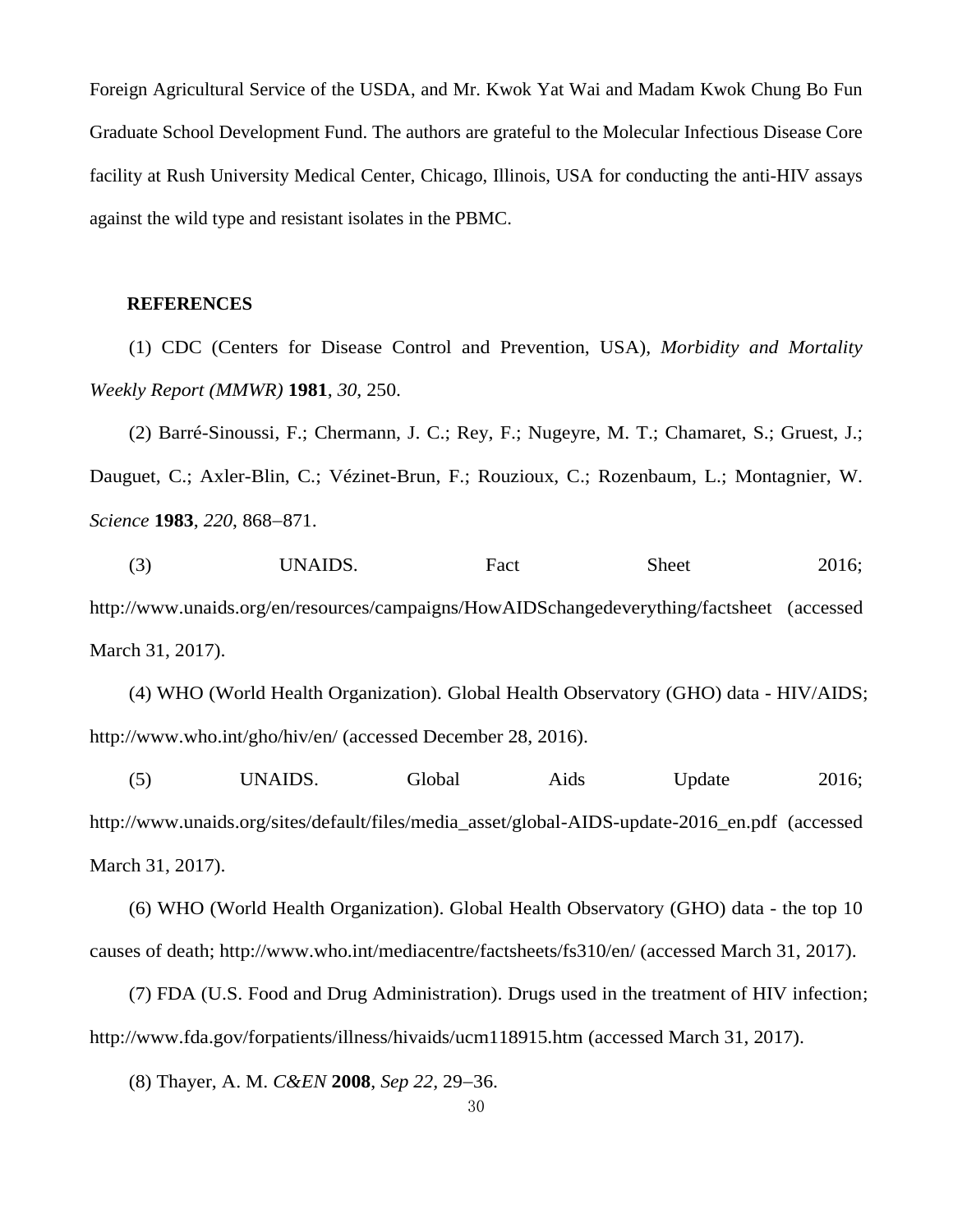(9) WHO (World Health Organization). WHO HIV drug resistance report 2012; http://apps.who.int/iris/bitstream/10665/75183/1/9789241503938\_eng.pdf (accessed March 31, 2017).

(10) Cos, P.; Maes, L.; Berghe, D. V.; Hermans, N.; Pieters, L.; Vlietinck, A. *J. Nat. Prod.* **2004**, 67, 284–293.

(11) Newman, D. J.; Cragg, G. M. *J. Nat. Prod.* **2016**, 79, 629–661.

(12) Kashiwada, Y.; Hashimoto, F.; Cosentino, L. M.; Chen, C. H.; Garrett, P. E.; Lee, K. H. *J. Med. Chem.* **1996**, 39, 1016-1017.

(13) Smith, P. F.; Ogundele, A.; Forrest, A.; Wilton, J.; Salzwedel, K.; Doto, J.; Allaway, G.

P.; Martin, D. E. *Antimicrobial Agents Chemother.* **2007**, 51, 3574–3581.

(14) Kashman, Y.; Gustafson, K. R.; Fuller, R. W.; Cardellinall, J. H.; McMahon, J. B.; Currens, M. J.; BuckheitJr., R. W.; Hughes, S. H.; Cragg, G. M.; Boyd, M. R. *J. Med. Chem.* **1992**, *35*, 2735–2743.

(15) Ma, T.; Liu, L.; Xue, H.; Li, L.; Han, C. Y.; Wang, L.; Chen, Z. W.; Liu, G. *J. Med. Chem.* **2008**, 51, 1432-1446.

(16) Zechmeister, K.; Brandl, F.; Hoppe, W.; Hecker, E.; Opferkuch, H. J.; Adolf, W. *Tetrahedron Lett.* **1970**, *11*, 4075-4078.

(17) Fujiwara, M.; Ijichi, K; Tokuhisa, K.; Katsuura, K.; Shigeta, S.; Konno, K.; Wang, G.

Y.; Uemura, D.; Yokota, T.; Baba, M. *Antimicrobial Agents and Chemother*. **1996**, 40, 271–273.

(18) Fujiwara, M.; Ijichi, K.; Tokuhisa, K.; Katsuura, K.; Wang, G. Y. S.; Uemura, D.;

Shigeta, S.; Konno, K.; Yokota, T.; Baba, M. *Antiviral Chem. Chemother*. **1996**, 7, 230–236.

(19) Soejarto, D. D.; Zhang, H. J.; Fong, H. H. S.; Tan, G. T.; Ma, C. M.; Gyllenhaal, C.;

Riley, M. C.; Kadushin, M. R.; Franzblau, S. G.; Bich, T. Q.; Cuong, N. M.; Hiep, N. T.; Loc, P.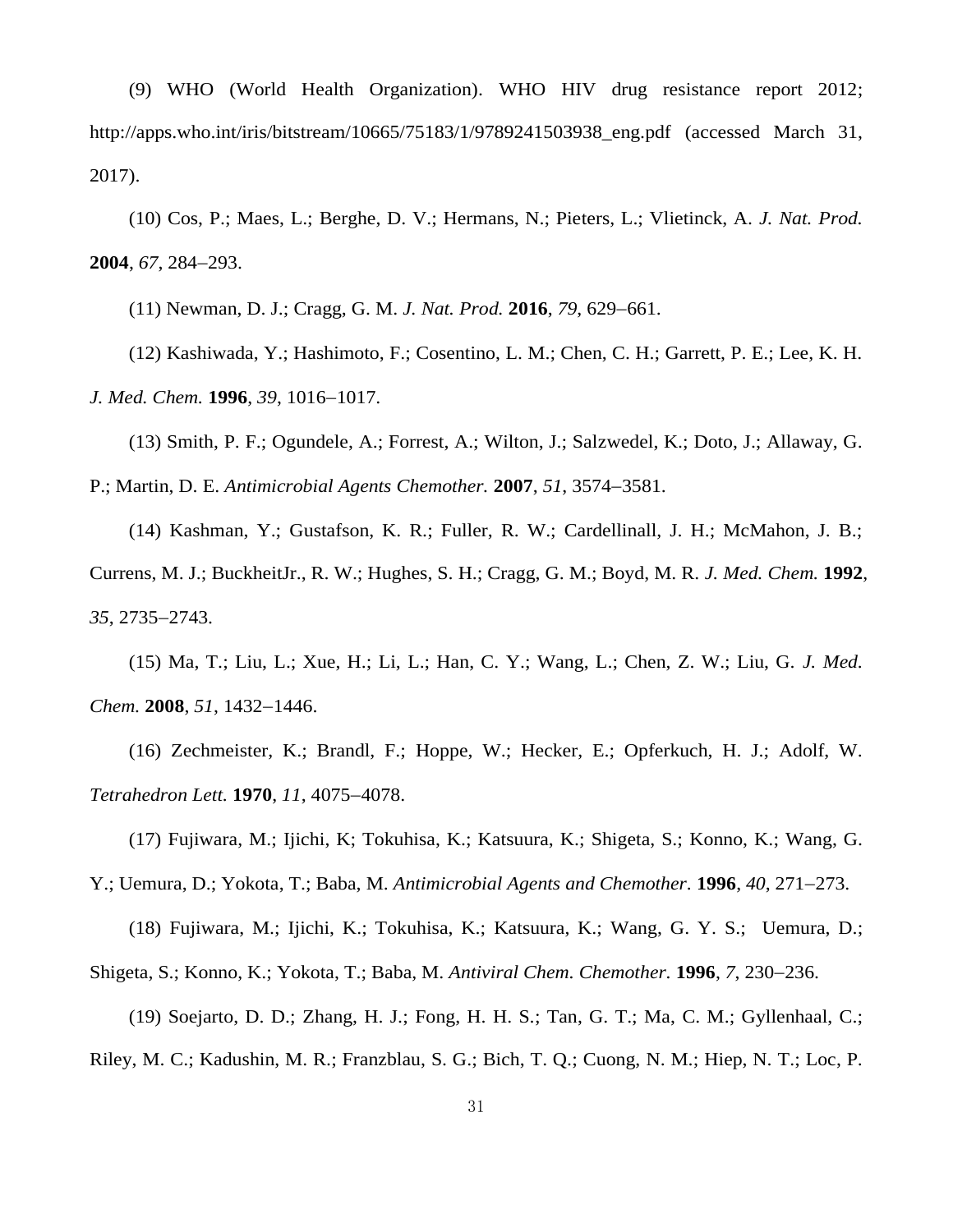K.; Xuan, L. T.; Hai, N. V.; Hung, N. V.; Chien, N. Q.; Vu, B. M.; Ly, H. M.; Southavong, B.; Sydara, K.; Bouamanivong, S.; Pezzuto, J. M.; Rose, W.; Dietzman, G.; Miller, B.; Thuy, T. V. *J. Nat. Prod.* 2006, 69, 473-481.

(20) Rumschlag-Booms, E.; Zhang, H. J.; Soejarto, D. D.; Fong, H. H. S.; Rong, L. J. *J. Antivir. Antiretrovir.* **2011**, 3, 8-10.

(21) Jiangsu College of New Medicine. *Dictionary of Chinese Traditional Medicine*; Shanghai Science and Technology Press: Shanghai, 1986; Item 2471.

(22) Kavitha, K.; Sridevisangeetha, K. S.; Sujatha, K.; Umamaheswari. *J. Pharm. Res.* **2014**, 8, 990–997.

(23) Susplugas, S.; Hung, N. V.; Bignon, J.; Thoison, O.; Kruczynski, A.; Sévenet, T.; Guéritte, F. *J. Nat. Prod.* **2005**, *68*, 734738.

(24) Yang, M. H.; Wu, J.; Fan, C.; Zhou, Y. *Mag. Res. Chem.* **2006**, 44, 727–730.

(25) Liu, G. R.; Wu, J.; Si, J. Y.; Wang, J. M.; Yang, M. H. *Mag. Res. Chem.* **2008**, *46*, 283-286.

(26) Gonzalez, A. G.; Moreno, R. O.; Rodrigues, F. L. *Anales de Quimica (1968-1979)* **1974**, *70*, 234–238.

(27) Lakshmi, Mrs. T. G.; Scrimannaryana, G.; Rao, N. V. Subba. *Curr. Sci.* **1970**, *39*, 395-396.

(28) Japour, A. J.; Mayers, D. L.; Johnson, V. A.; Kuritzkes, D. R.; Beckett, L. A.; Arduino, J. M.; Lane, J.; Black, R. J.; Reichelderfer, P. S.; D'Aquila, R. T. *Antimicrob. Agents Chemother.* **1993**, 37, 1095–1101.

(29) Fujihashi, T.; Hara, H.; Sakata, T.; Mori, K.; Higuchi, H.; Tanaka, A.; Kaji, H.; Kaji, A. *Antimicrob. Agents Chemoth.* **1995**, *39*, 2000–2007.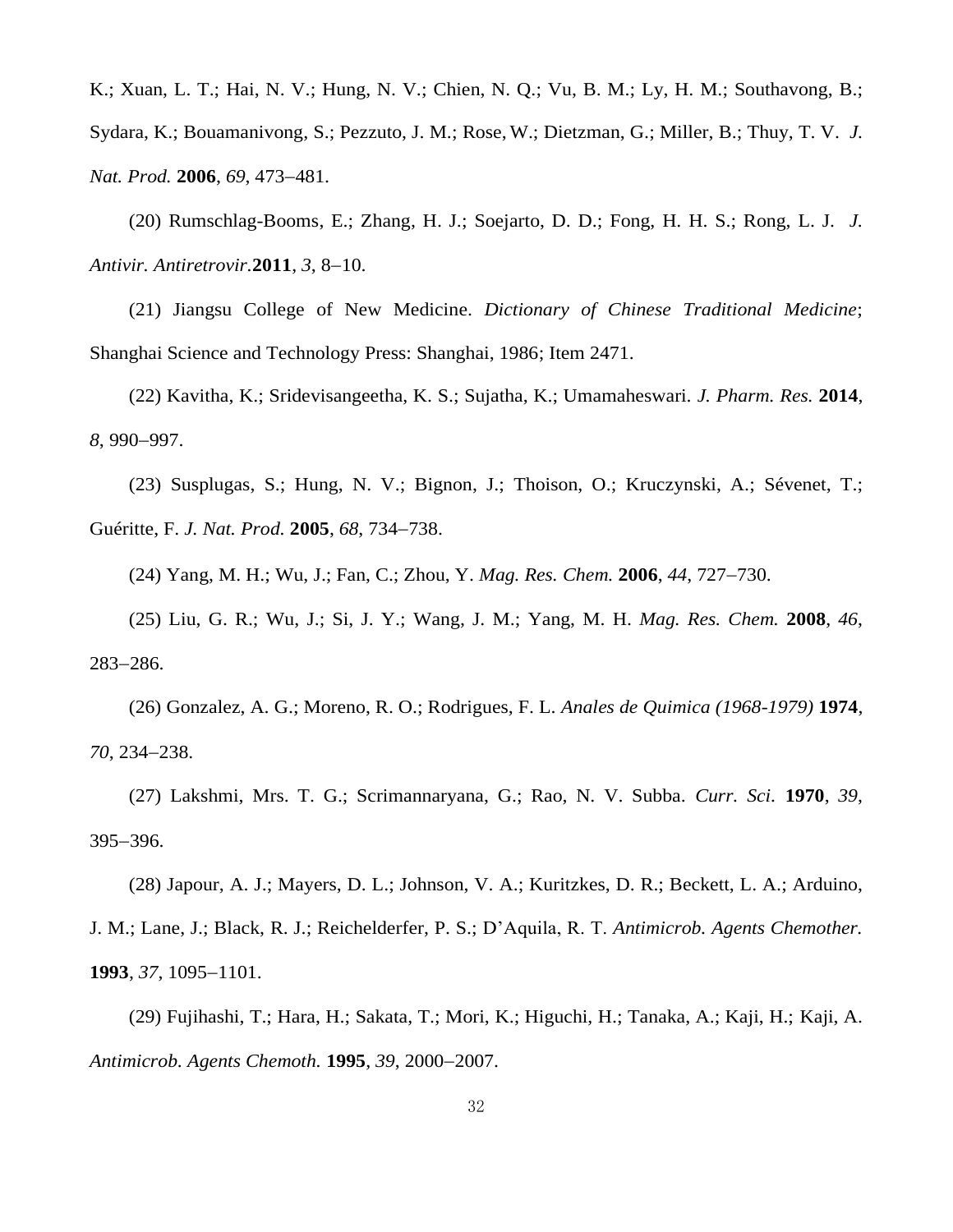(30) Richman, D.; Shih, C. K.; Lowy, I.; Rose, J.; Prodanovich, S. G.; Griffin, J. *Proc. Natl. Acad. Sci. USA* 1991, 88, 11241-11245.

(31) Greene, W. C. *Ann. Rev. Immun.* **1990**, *8*, 453-475.

(32) Knipe, D. M.; Howley, P. M. *Fields Virology*: *5th Edition*, 2 Vols.; Wolters Kluwer Health/Lippincott Williams & Wilkins: Philadelphia, 2007.

(33) Zhang, Y. L.; Bao, F. K.; Hu, J. J.; Liang, S. W.; Zhang, Y.; Du, G. H.; Zhang, C. J.; Cheng, Y. X. *Planta Med.* **2007**, 73, 1596-1599.

(34) Lee, J. C.; Lee, C. H.; Su, C. L.; Huang, C. W.; Liu, H. S.; Lin, C. N.; Won, S. J. *Carcinogenesis* **2005**, 26, 1716-1730.

(35) Tuchinda, P.; Kornsakulkarn, J.; Pohmakotr, M.; Kongsaeree, P.; Prabpai, S.; Yoosook,

C.; Kasisit, C.; Sophasan, S.; Reutrakul, V. *J. Nat. Prod.* 2008, 71, 655-663.

(36) Chang, C. W.; Lin, M. T.; Lee, S. S.; Liu, K. C.; Hsu, F. L.; Lin, J. Y. *Antivir. Res.* **1995**, 27, 367–374.

(37) Ren, Y. L.; Lantvit, D. D.; Deng, Y.; Kanaqasabai, R.; Gallucci, J. C; Ninh, T. N.; Chai,

H. B.; Soejarto, D. D.; Fuchs, J. R.; Yalowich, J. C.; Yu, J.; Swanson, S. M.; Kinghorn, A. D. *J. Nat. Prod.* 2014, 77, 1494-1504.

(38) Connor, R. I.; Chen, B. K.; Choe, S.; Landau, N. R. *Virol*. **1995**, 206, 935–944.

(39) He, J.; Choe, S.; Walker, R.; Di Marzio, P.; Morgan, D. O.; Landau, N. R. *J. Virol.* **1995**, 69, 6705-6711.

(40) Michael, N. L.; Nelson, J. A.; KewalRamani, V. N.; Chang, G.; O'Brien, S. J.; Mascola, J. R.; Volsky, B.; Loulder, M.; White, G. C. *J. Virol.* **1998**, 72, 6040-6047.

(41) Innocenti, G.; Puricelli, L.; Piacente, S.; Caniato, R.; Filippini, R.; Cappelletti, E. M. *Chem. Pharm. Bull.* **2002**, *50*, 844-846.